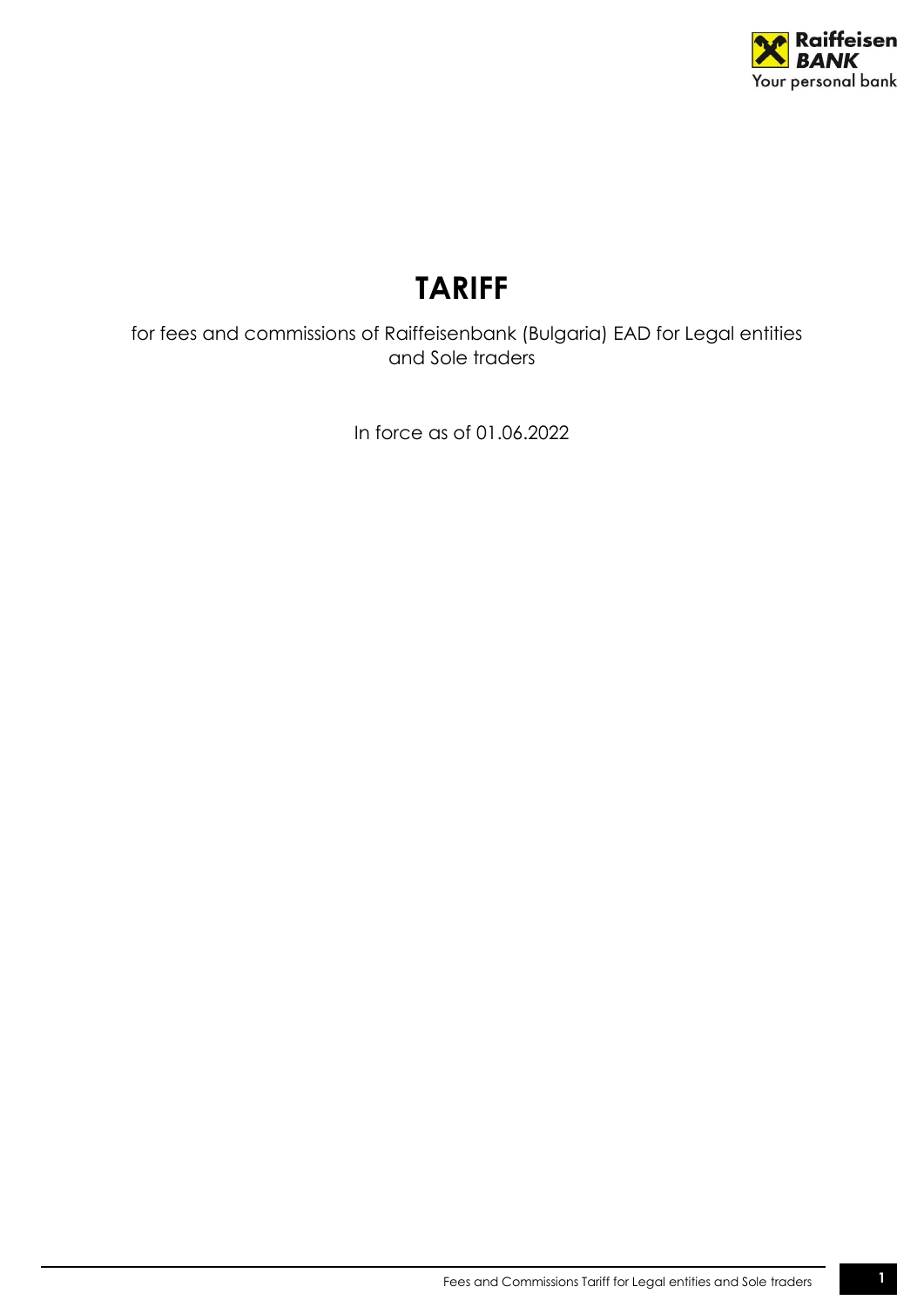

# **Table of contents:**

## **[Chapter One: Services in local and foreign currency](#page-2-0)**

- [1. Current accounts, Term deposits and Special accounts](#page-2-1)
- [2. Cash Transactions](#page-4-0)
- [3. Payments in BGN](#page-5-0)
- [4. Payments in foreign currency](#page-6-0)
- [5. Documentary Letters of Credit](#page-7-0)
- [6. Letters of Guarantee](#page-9-0)
- 7. [Collections](#page-10-0)
- [8. Loans](#page-10-1)
- [9. Cheques in Foreign Currency](#page-11-0)
- [10. Currency Exchange](#page-11-1)

## **[Chapter Two: Cards](#page-11-2)**

- 1. Debit Cards [Debit Mastercard Business](#page-11-3)
- 2. Debit Cards Debit Visa Business Platinum
- 3. Credit [Mastercard Business for Micro clients](#page-13-0)
- 4. Credit [Visa Business for corporate clients](#page-13-1)
- 5. Terminal device services

# **[Chapter Three:](#page-14-0) Miscellaneous**

## **[Chapter Four: General](#page-16-0) Provisions**

*Note:* 

Raiffeisenbank (Bulgaria) ЕАD hereinafter referred to as the "Bank".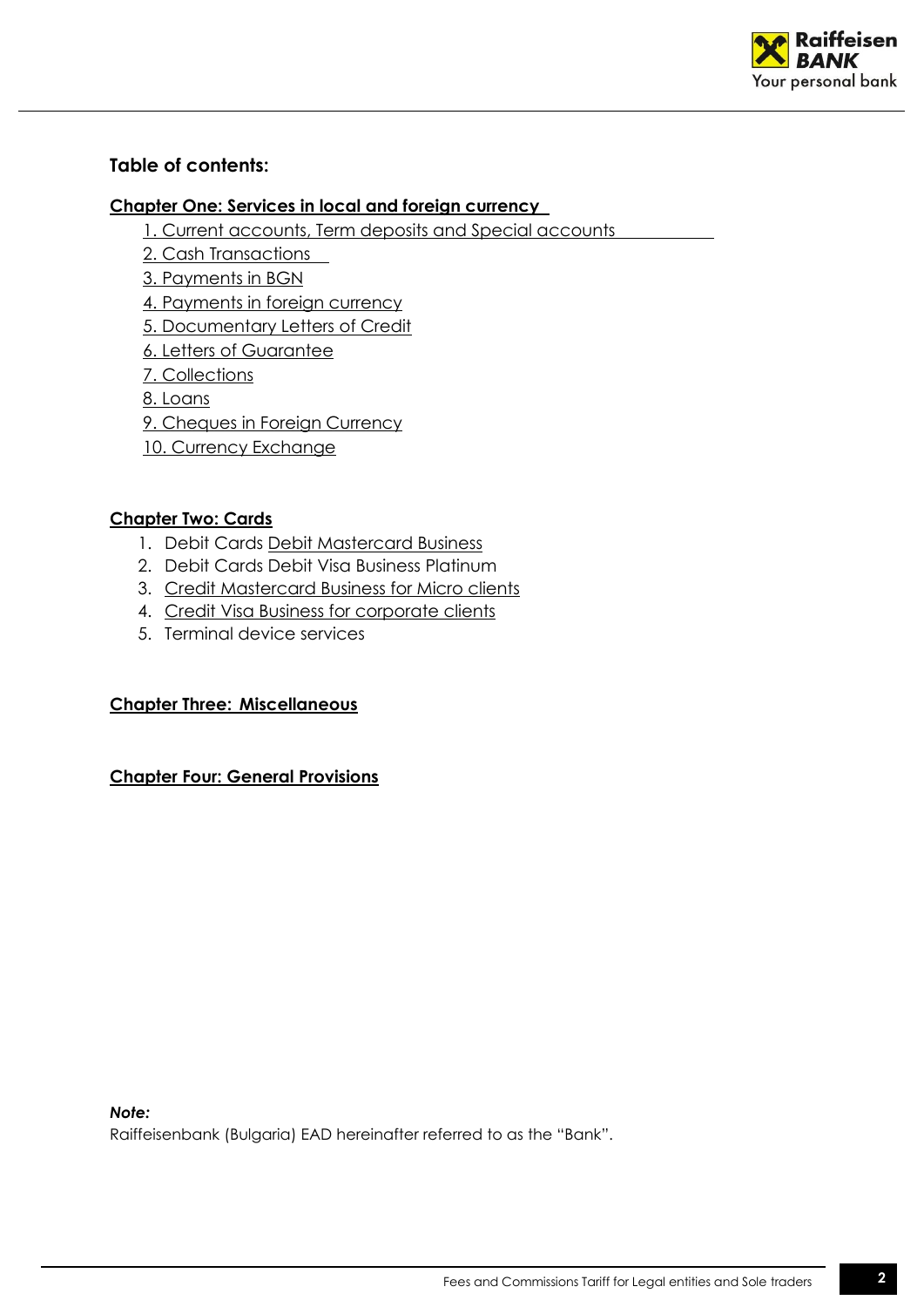

| ı. | Services in local and foreign currency |  |  |  |  |  |
|----|----------------------------------------|--|--|--|--|--|
|----|----------------------------------------|--|--|--|--|--|

<span id="page-2-1"></span><span id="page-2-0"></span>

|        | 1. Current accounts, Term deposits and Special accounts                                                                          |                              |                              |
|--------|----------------------------------------------------------------------------------------------------------------------------------|------------------------------|------------------------------|
|        |                                                                                                                                  | <b>BGN</b>                   | <b>FCY</b>                   |
| 1.1.   | Opening                                                                                                                          |                              |                              |
| 1.1.1. | Current accounts / Current accounts with debit cards                                                                             | <b>BGN 10</b>                | <b>EUR 10</b>                |
| 1.1.2. | Term deposits                                                                                                                    | 1% on the whole amount       | 1% on the whole amount       |
|        |                                                                                                                                  | of the deposit, min. BGN     | of the deposit, min. EUR     |
|        |                                                                                                                                  | 50                           | 50                           |
| 1.1.3. | Capital accounts                                                                                                                 | <b>BGN 10</b>                | <b>EUR 10</b>                |
| 1.1.4. | Special and Escrow accounts, including accounts according                                                                        | By arrangement               | By arrangement               |
|        | to Art.240, Par.3 from Commercial Law                                                                                            |                              |                              |
| 1.1.5. | Fee for examination and analysis of documentation in                                                                             | <b>BGN 100</b>               | <b>EUR 50</b>                |
|        | connection with account opening (current and capital) for                                                                        |                              |                              |
|        | domestic legal entities with foreign-owned                                                                                       |                              |                              |
| 1.1.6. | Fee for examination and analysis of documentation in                                                                             | <b>BGN 400</b>               | <b>EUR 200</b>               |
|        | connection with current account opening for non-resident                                                                         |                              |                              |
|        | companies                                                                                                                        |                              |                              |
| 1.1.7. | Safeguarding account                                                                                                             | By arrangement               | By arraangement              |
| 1.2.   | Minimum Balance required                                                                                                         |                              |                              |
| 1.2.1. | Current accounts                                                                                                                 | <b>BGN 50</b>                | <b>EUR 75</b>                |
| 1.2.2. | Term deposits                                                                                                                    | As per the current interest  | As per the current interest  |
|        |                                                                                                                                  | rates bulletin of the Bank   | rates bulletin of the Bank   |
|        |                                                                                                                                  | in force at the time         | in force at the time         |
| 1.2.3. | Special and Escrow accounts, including accounts according                                                                        | By arrangement               | By arrangement               |
|        | to Art.240, Par.3 from Commercial Law                                                                                            |                              |                              |
| 1.2.4. | Safeguarding account                                                                                                             | <b>BGN 50</b>                | <b>EUR 75</b>                |
| 1.3.   | Maintenance of accounts (monthly fee)                                                                                            |                              |                              |
| 1.3.1. | Current accounts / Current accounts with debit cards                                                                             |                              |                              |
|        | electronic statements<br>$\bullet$                                                                                               | <b>BGN 14</b>                | <b>EUR 10</b>                |
|        | account statement printing every 1 month, 3 months or<br>$\bullet$<br>less frequency                                             | <b>BGN 20</b>                | <b>EUR 18</b>                |
|        | account statement printing every day, every week, up<br>$\bullet$                                                                | <b>BGN 25</b>                | <b>EUR 23</b>                |
|        | to every month                                                                                                                   |                              |                              |
| 1.3.2. | Term deposits                                                                                                                    | Free of charge               | Free of charge               |
| 1.3.3. | Capital accounts                                                                                                                 | Free of charge for the first | Free of charge for the first |
|        |                                                                                                                                  | three months                 | three months                 |
| 1.3.4. |                                                                                                                                  |                              |                              |
|        | Special and Escrow accounts, including accounts according<br>to Art.240, Par.3 from Commercial Law                               | By arrangement               | By arrangement               |
|        |                                                                                                                                  |                              |                              |
| 1.3.5. | One-off fee for distraint processing*                                                                                            | <b>BGN 20</b>                | EUR/USD/CHF 10 GBP 8-        |
|        | *A separate one-off processing fee is due on the receipt of                                                                      |                              |                              |
| 1.3.6. | each distraint notice by the bank<br>Current account for financial institutions                                                  | By arrangement               | By arrangement               |
|        |                                                                                                                                  |                              |                              |
| 1.3.7. | Safeguarding account                                                                                                             | By arrangement               | By arraangement              |
| Notes: |                                                                                                                                  |                              |                              |
|        | 1. After the three months expire for the service as per p.1.3.3. the fees and commissions for current accounts are applicable as |                              |                              |
|        | per the standard Tariff of the Bank.                                                                                             |                              |                              |
|        | 2. The Current accounts with Debit cards cover all functionalities of current accounts.                                          |                              |                              |
| 1.4.   | SMS notification for incoming transfers                                                                                          |                              |                              |
| 1.4.1. | SMS notification for incoming transfers to Current accounts /                                                                    | BGN 4 (the fee is            | EUR 2 (the fee is collected  |
|        | Current accounts with debit cards                                                                                                | collected in addition to     | in addition to the fee as    |
|        |                                                                                                                                  | the fee as per p. $1.3.1$ .) | per p. 1.3.1.)               |
| 1.5.   | Interest rates (Credit interest)                                                                                                 |                              |                              |
| 1.5.1. | Term deposits                                                                                                                    | As per the current interest  | As per the current interest  |
|        |                                                                                                                                  | rates bulletin of the Bank   | rates bulletin of the Bank   |
|        |                                                                                                                                  | in force at the time         | in force at the time         |
| 1.5.2. | Current and special accounts                                                                                                     | As per the current interest  | As per the current interest  |
|        |                                                                                                                                  | rates bulletin of the Bank   | rates bulletin of the Bank   |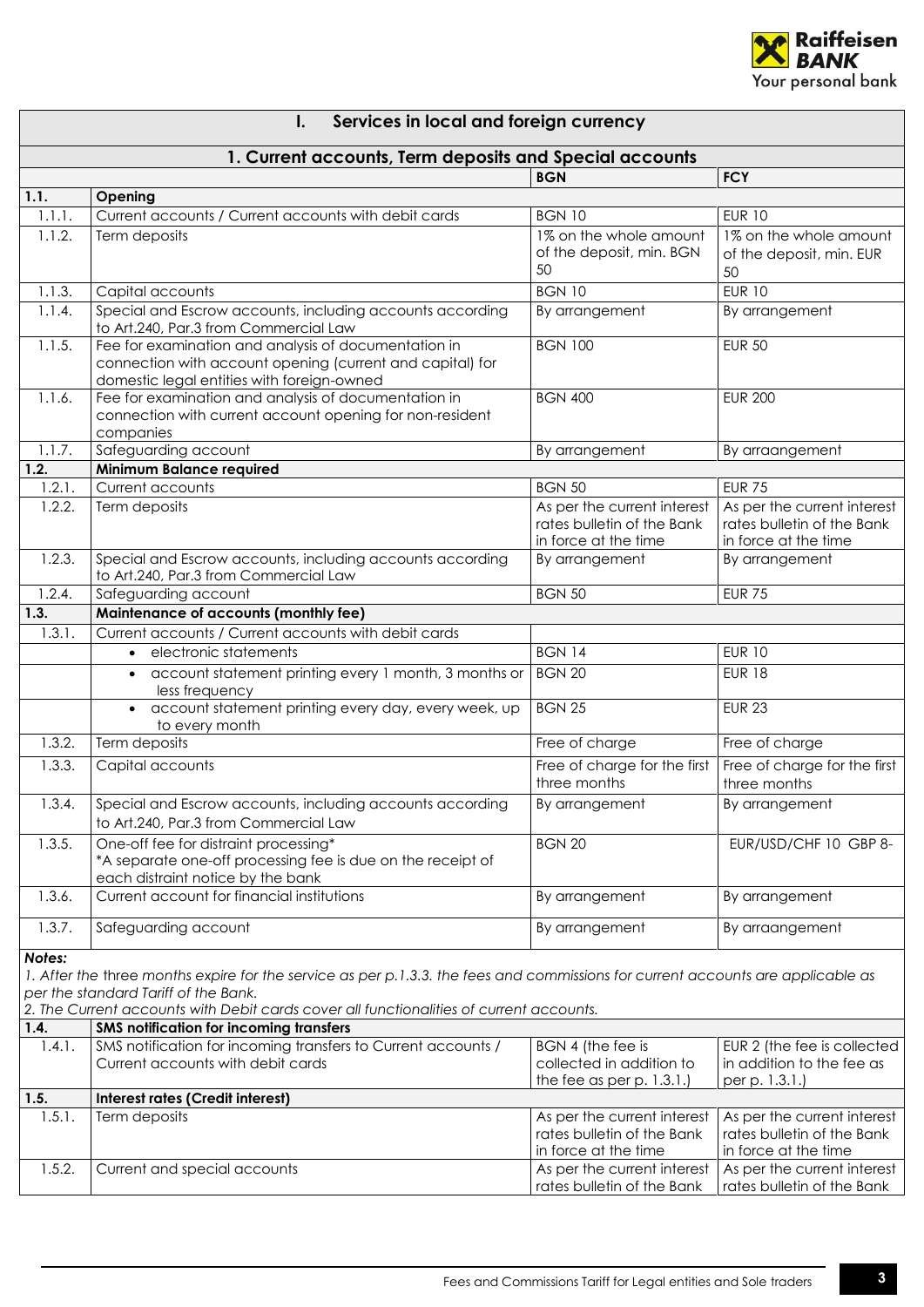

|        |                                                                                                                                          | in force at the time                                                                                                                                                                                                                                                                                                                                                                                               | in force at the time                                                                                                                                                                                                                                                                                                                                                                                                                                                                                                                                                                     |
|--------|------------------------------------------------------------------------------------------------------------------------------------------|--------------------------------------------------------------------------------------------------------------------------------------------------------------------------------------------------------------------------------------------------------------------------------------------------------------------------------------------------------------------------------------------------------------------|------------------------------------------------------------------------------------------------------------------------------------------------------------------------------------------------------------------------------------------------------------------------------------------------------------------------------------------------------------------------------------------------------------------------------------------------------------------------------------------------------------------------------------------------------------------------------------------|
| Note:  |                                                                                                                                          |                                                                                                                                                                                                                                                                                                                                                                                                                    |                                                                                                                                                                                                                                                                                                                                                                                                                                                                                                                                                                                          |
|        | 1. If the fixed deposit is terminated prior to maturity the Bank shall pay interest rate for current accounts in the respect currency as |                                                                                                                                                                                                                                                                                                                                                                                                                    |                                                                                                                                                                                                                                                                                                                                                                                                                                                                                                                                                                                          |
|        | per the valid official "Newsletter Interest Rates Bulletin for Legal Entities and Sole Traders" of the Bank.                             |                                                                                                                                                                                                                                                                                                                                                                                                                    |                                                                                                                                                                                                                                                                                                                                                                                                                                                                                                                                                                                          |
| 1.6.   | <b>Closure of accounts</b>                                                                                                               |                                                                                                                                                                                                                                                                                                                                                                                                                    |                                                                                                                                                                                                                                                                                                                                                                                                                                                                                                                                                                                          |
| 1.6.1  | Closure of current accounts/ current accounts with debit cards   BGN 30                                                                  |                                                                                                                                                                                                                                                                                                                                                                                                                    | <b>EUR 30</b>                                                                                                                                                                                                                                                                                                                                                                                                                                                                                                                                                                            |
| 1.6.2  | Closure of capital accounts                                                                                                              | <b>BGN 30</b>                                                                                                                                                                                                                                                                                                                                                                                                      | <b>EUR 30</b>                                                                                                                                                                                                                                                                                                                                                                                                                                                                                                                                                                            |
| 1.6.3. | Closure of safeguarding account                                                                                                          | <b>BGN 30</b>                                                                                                                                                                                                                                                                                                                                                                                                      | <b>EUR 30</b>                                                                                                                                                                                                                                                                                                                                                                                                                                                                                                                                                                            |
| 1.7.   | <b>Account balance fee</b>                                                                                                               |                                                                                                                                                                                                                                                                                                                                                                                                                    |                                                                                                                                                                                                                                                                                                                                                                                                                                                                                                                                                                                          |
| 1.7.1. | Legal entities / corporate clients:                                                                                                      |                                                                                                                                                                                                                                                                                                                                                                                                                    |                                                                                                                                                                                                                                                                                                                                                                                                                                                                                                                                                                                          |
|        | • Up to BGN 200 000 (on Client level)                                                                                                    | Free of charge                                                                                                                                                                                                                                                                                                                                                                                                     | Free of charge                                                                                                                                                                                                                                                                                                                                                                                                                                                                                                                                                                           |
|        | Over BGN 200 000                                                                                                                         | 1% on an annual basis,<br>applicable to the total<br>daily balance at Client<br>level (representing the<br>sum of the daily balance<br>of all accounts of the<br>Client in currencies BGN,<br>EUR, GBP, CHF, NOK)<br>above the non-taxable<br>threshold,<br>payable<br>monthly. The currencies,<br>other than BGN, are<br>recalculated in BGN as<br>per the central rate of<br>BNB for the respective<br>currency. | 1% on an annual basis,<br>applicable to the total<br>daily balance at Client<br>level (representing the<br>sum of the daily balance<br>of all accounts of the<br>Client in currencies BGN,<br>EUR, GBP, CHF, NOK)<br>above the non-taxable<br>threshold, payable<br>monthly. The currencies,<br>other than BGN, are<br>recalculated in BGN as<br>per the central rate of<br>BNB for the respective<br>currency.                                                                                                                                                                          |
| 1.7.2. | <b>Financial Institutions</b>                                                                                                            |                                                                                                                                                                                                                                                                                                                                                                                                                    |                                                                                                                                                                                                                                                                                                                                                                                                                                                                                                                                                                                          |
|        | Up to BGN 400 000 (on Client level)                                                                                                      | 0.7%                                                                                                                                                                                                                                                                                                                                                                                                               | 0.7%                                                                                                                                                                                                                                                                                                                                                                                                                                                                                                                                                                                     |
|        | Over BGN 400 000                                                                                                                         | sum of the daily balance   sum of the daily balance<br>EUR, GBP, CHF, NOK),<br>payable monthly. The<br>respective currency.                                                                                                                                                                                                                                                                                        | 1% on an annual basis, 1% on an annual basis,<br>applicable to the total applicable to the total<br>daily balance at Client daily balance at Client<br>level (representing the level (representing the<br>of all accounts of the of all accounts of the<br>Client in currencies BGN, Client in currencies BGN,<br>EUR, GBP, CHF, NOK),<br>payable monthly. The<br>currencies, other than currencies, other than<br>BGN, are recalculated in BGN, are recalculated in<br>BGN as per the central BGN as per the central<br>rate of BNB for the rate of BNB for the<br>respective currency. |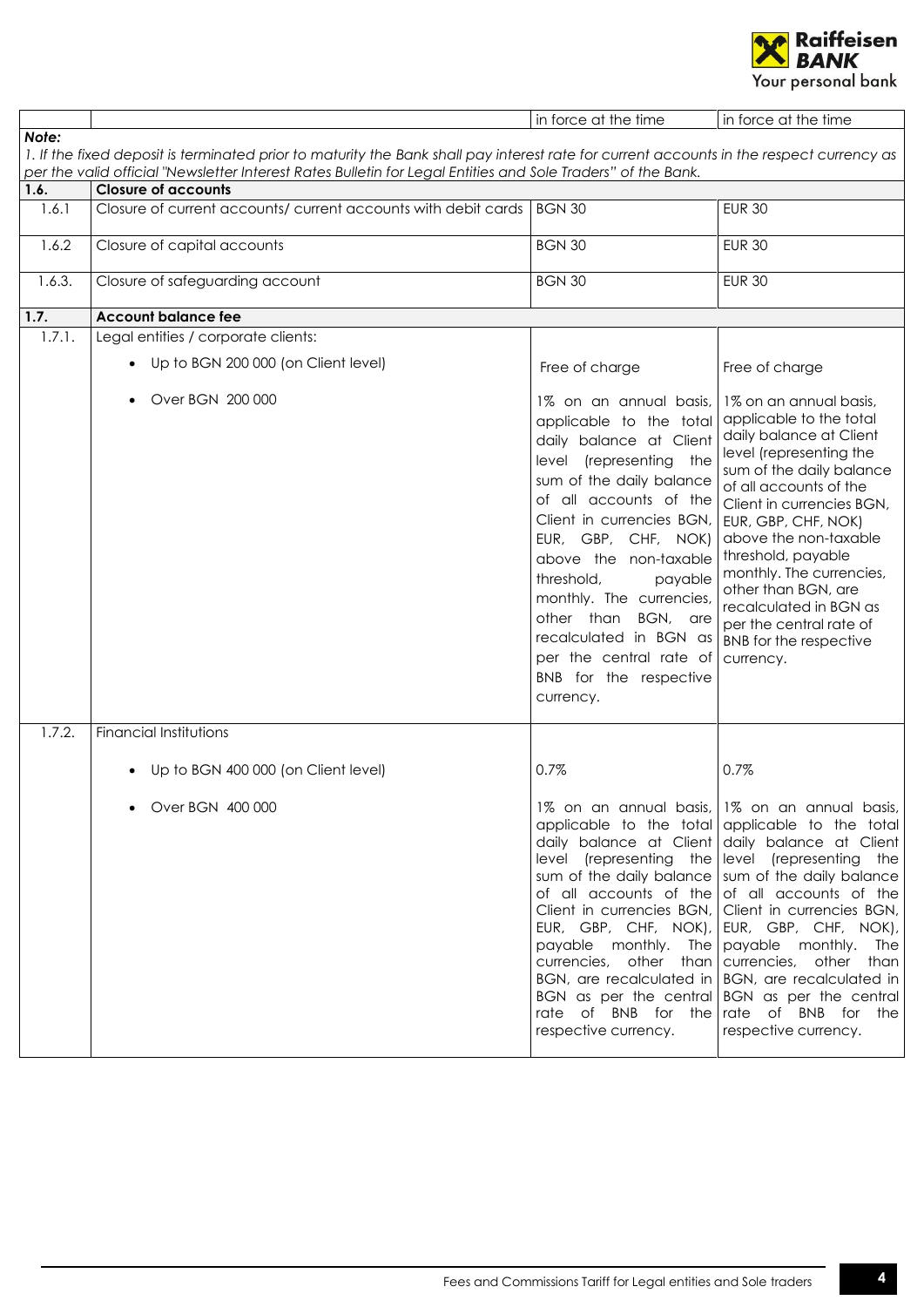

*1. In case of account closure, the account maintenance monthly fee is payable also for the current month when the account shall be closed and is collected respectively before the account closure.*

*2. In case with account closure purpose the balance is transffered into another bank with a foreign payment with charges different than BEN (borne by the beneficiary), an additional fee is collected as follows:*

*- BGN 10 for account in BGN*

*- EUR 5 for account in foreign currency* 

*3. Fee for closure of capital account is not applicable if the customer opens a current account with the Bank.*

<span id="page-4-0"></span>

|          | 3. Fee for closure or capital account is not applicable if the cosionner opens a current account will the bank.<br><b>2. Cash Transactions</b>                                                                                                                                                                                                                                                                                                                                                                                                                                             |                                                                                                               |                                                                                                              |  |
|----------|--------------------------------------------------------------------------------------------------------------------------------------------------------------------------------------------------------------------------------------------------------------------------------------------------------------------------------------------------------------------------------------------------------------------------------------------------------------------------------------------------------------------------------------------------------------------------------------------|---------------------------------------------------------------------------------------------------------------|--------------------------------------------------------------------------------------------------------------|--|
|          |                                                                                                                                                                                                                                                                                                                                                                                                                                                                                                                                                                                            |                                                                                                               |                                                                                                              |  |
|          |                                                                                                                                                                                                                                                                                                                                                                                                                                                                                                                                                                                            | <b>BGN</b>                                                                                                    | <b>FCY</b>                                                                                                   |  |
| 2.1.     | Cash withdrawals of banknotes and coins                                                                                                                                                                                                                                                                                                                                                                                                                                                                                                                                                    |                                                                                                               |                                                                                                              |  |
| 2.1.1.   | <b>Cash withdrawals of banknotes</b>                                                                                                                                                                                                                                                                                                                                                                                                                                                                                                                                                       |                                                                                                               |                                                                                                              |  |
|          | Cash withdrawals of banknotes                                                                                                                                                                                                                                                                                                                                                                                                                                                                                                                                                              | 0.55% on the amount,<br>min. BGN 5                                                                            | 0.6% on the amount, min.<br>EUR <sub>3</sub>                                                                 |  |
|          | From Term deposits                                                                                                                                                                                                                                                                                                                                                                                                                                                                                                                                                                         | 0.55% on the amount,<br>min. BGN 5                                                                            | 0.6% on the amount, min.<br>EUR <sub>3</sub>                                                                 |  |
| 2.1.2.   | <b>Cash withdrawals of coins</b>                                                                                                                                                                                                                                                                                                                                                                                                                                                                                                                                                           |                                                                                                               |                                                                                                              |  |
|          | Cash withdrawals of coins                                                                                                                                                                                                                                                                                                                                                                                                                                                                                                                                                                  | 5% on the amount, min.<br><b>BGN 10</b>                                                                       |                                                                                                              |  |
|          | Cash withdrawals of coins from Term deposit                                                                                                                                                                                                                                                                                                                                                                                                                                                                                                                                                | 5% on the amount, min.<br><b>BGN 10</b>                                                                       |                                                                                                              |  |
| 2.1.3.   | Cash withdrawals of cash previously ordered but not withdrawn<br>(banknotes and coins)                                                                                                                                                                                                                                                                                                                                                                                                                                                                                                     | 0.6% on the non-<br>withdrawn amount                                                                          | 0.65% on the non-<br>withdrawn amount                                                                        |  |
| 2.1.4.   | Cash withdrawals of amounts with no pre-notice                                                                                                                                                                                                                                                                                                                                                                                                                                                                                                                                             |                                                                                                               |                                                                                                              |  |
|          | For amounts over BGN 5,000 / EUR 3,000                                                                                                                                                                                                                                                                                                                                                                                                                                                                                                                                                     | 0.6% on the amount, min.<br><b>BGN 10</b>                                                                     | 0.65% on the amount,<br>min. EUR 10                                                                          |  |
|          | - EUR 3,000 (or their equivalent in foreign currency) - a written pre-notice should be submitted not later than 12.00 h. two business<br>days before the date of withdrawal.<br>2. The service as per p.2.1.4. is provided in case the Bank office could cover the necessary amount in cash. The commission for<br>the service as per p.2.1.4 is due for amounts with no pre-notice in the respective branch.<br>3. Cash withdrawals of banknotes from term deposits at maturity for amounts over BGN 5,000 / EUR 3,000 is done in case of<br>submitted written pre-notice for withdrawal. |                                                                                                               |                                                                                                              |  |
| 2.2.     | Cash Deposit of banknotes and coins                                                                                                                                                                                                                                                                                                                                                                                                                                                                                                                                                        |                                                                                                               |                                                                                                              |  |
| 2.2.1.   | <b>Cash Deposit of banknotes</b>                                                                                                                                                                                                                                                                                                                                                                                                                                                                                                                                                           |                                                                                                               |                                                                                                              |  |
| 2.2.1.1. | Cash Deposit of banknotes                                                                                                                                                                                                                                                                                                                                                                                                                                                                                                                                                                  | 0.3% on the amount, min.<br><b>BGN3</b>                                                                       | 0.3% on the amount, min.<br><b>EUR 1.5</b>                                                                   |  |
| 2.2.1.2. | Cash deposit of banknotes to term deposits at maturity                                                                                                                                                                                                                                                                                                                                                                                                                                                                                                                                     | Free of charge                                                                                                | Free of charge                                                                                               |  |
| 2.2.1.3. | Cash deposit of banknotes to term deposits terminated prior to<br>maturity, (to increase the deposit amount)                                                                                                                                                                                                                                                                                                                                                                                                                                                                               | Free of charge                                                                                                | Free of charge                                                                                               |  |
| 2.2.1.4. | Cash deposit of banknotes not sorted in wads of 100 pieces<br>each, by denomination, face upwards, same side up                                                                                                                                                                                                                                                                                                                                                                                                                                                                            | 0.4% on the total amount<br>in addition to the<br>commission in p. 2.2.1.1.,<br>2.2.1.2., 2.2.1.3. and 2.3.1. | 0.6% on the total amount<br>in addition to the<br>commissions in p.2.2.1.1.<br>2.2.1.2., 2.2.1.3. and 2.3.1. |  |
| 2.2.1.5. | Cash deposit of damaged banknotes                                                                                                                                                                                                                                                                                                                                                                                                                                                                                                                                                          |                                                                                                               | 2% on the total amount of<br>the damaged banknotes,<br>min. EUR 3                                            |  |
| 2.2.2.   | <b>Cash Deposit of coins</b>                                                                                                                                                                                                                                                                                                                                                                                                                                                                                                                                                               |                                                                                                               |                                                                                                              |  |
| 2.2.2.1. | Cash Deposit of coins                                                                                                                                                                                                                                                                                                                                                                                                                                                                                                                                                                      | 5% on the amount, min<br><b>BGN 3</b>                                                                         |                                                                                                              |  |
| 2.2.2.2. | Cash deposit of coins to term deposits at maturity                                                                                                                                                                                                                                                                                                                                                                                                                                                                                                                                         | Free of charge                                                                                                | Free of charge                                                                                               |  |
| 2.2.2.3. | Cash deposit of coins to term deposits terminated prior to<br>maturity, (to increase the deposit amount)                                                                                                                                                                                                                                                                                                                                                                                                                                                                                   | Free of charge                                                                                                | Free of charge                                                                                               |  |
| 2.3.     | Cash payment by third parties private individuals and corpoartes in favour of Bank's corporate customers                                                                                                                                                                                                                                                                                                                                                                                                                                                                                   |                                                                                                               |                                                                                                              |  |
|          |                                                                                                                                                                                                                                                                                                                                                                                                                                                                                                                                                                                            |                                                                                                               |                                                                                                              |  |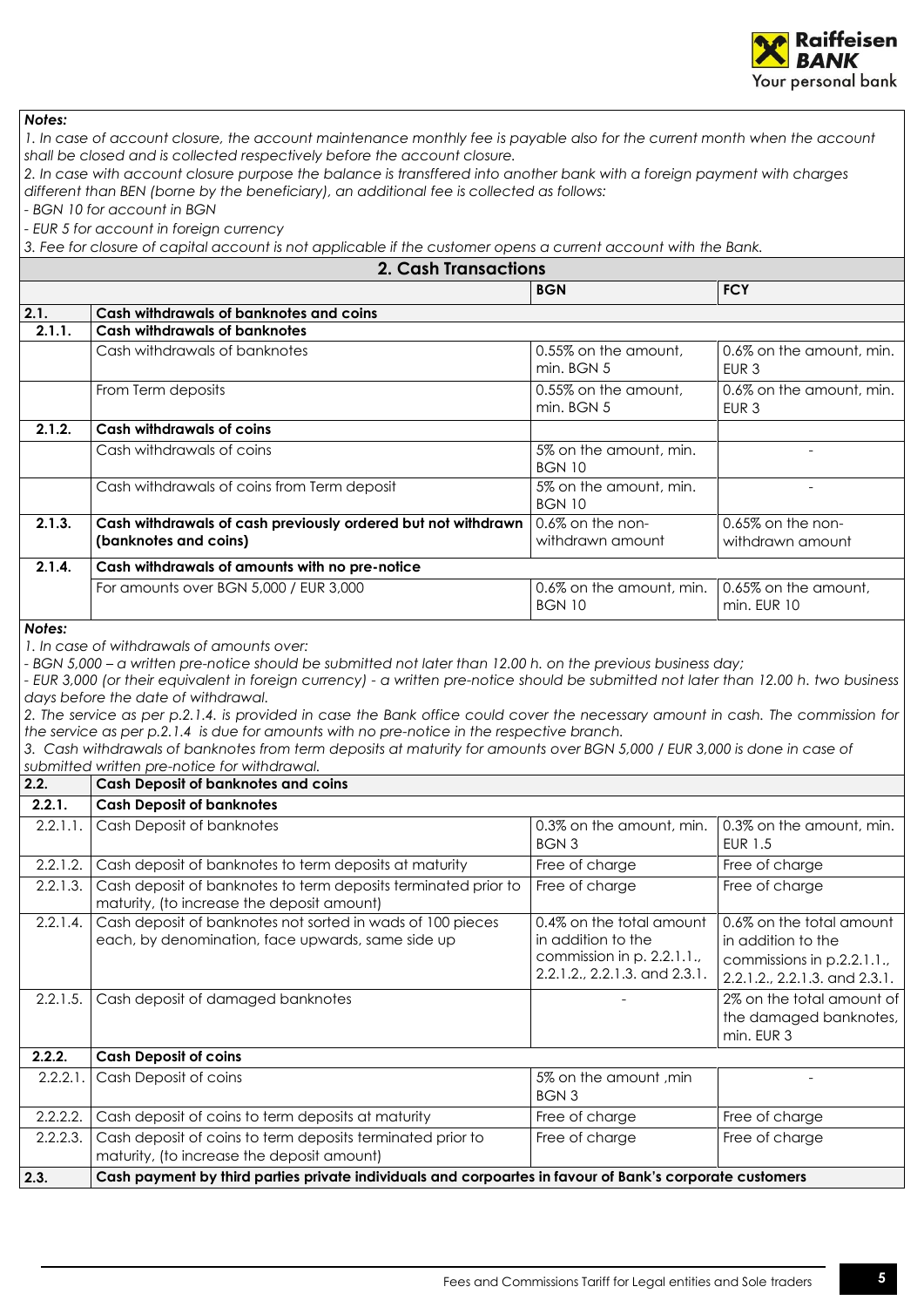

<span id="page-5-0"></span>

| 2.3.1.      | Of banknotes                                                                                                                                                                                                                                                                                                                                                                                                                                                                                                                                                                                                    | 0.4% on the total amount,<br>min. BGN 3 | 0.4% on the total amount,<br>min. EUR 3                           |
|-------------|-----------------------------------------------------------------------------------------------------------------------------------------------------------------------------------------------------------------------------------------------------------------------------------------------------------------------------------------------------------------------------------------------------------------------------------------------------------------------------------------------------------------------------------------------------------------------------------------------------------------|-----------------------------------------|-------------------------------------------------------------------|
| 2.3.2.      | Of coins                                                                                                                                                                                                                                                                                                                                                                                                                                                                                                                                                                                                        | 6% on the total amount,<br>min. BGN 3   |                                                                   |
| 2.2.3.      | Of damaged banknotes                                                                                                                                                                                                                                                                                                                                                                                                                                                                                                                                                                                            |                                         | 2% on the total amount of<br>the damaged banknotes,<br>min. EUR 3 |
| 2.4.        | Cash deposit through collection of valuable consignment                                                                                                                                                                                                                                                                                                                                                                                                                                                                                                                                                         |                                         |                                                                   |
| 2.4.1.      | Of banknotes                                                                                                                                                                                                                                                                                                                                                                                                                                                                                                                                                                                                    | By arrangement                          | By arrangement                                                    |
| 2.4.2.      | Of coins                                                                                                                                                                                                                                                                                                                                                                                                                                                                                                                                                                                                        | By arrangement                          |                                                                   |
| Note:<br>1. | The commissions in p. 2, including minimum and maximum, are calculated for each cash operation for the day,<br>separately for deposits and withdrawals, according to the currency of the operation (NOT according the currency of the<br>account from which the operations are made).                                                                                                                                                                                                                                                                                                                           |                                         |                                                                   |
| 3.1.        | 3. Payments in BGN<br>Incoming payments from other banks                                                                                                                                                                                                                                                                                                                                                                                                                                                                                                                                                        | Free of charge                          |                                                                   |
| Notes:      |                                                                                                                                                                                                                                                                                                                                                                                                                                                                                                                                                                                                                 |                                         |                                                                   |
| 3.2.        | 1. Value date of the beneficiary's account: the value date of crediting the funds to the settlement account of the Bank at the<br>Central Bank/nostro account.<br>2. Cut-off time for processing payments on the same business day - as per Chapter IV, p. 7.<br>Outgoing payments to beneficiaries at other banks                                                                                                                                                                                                                                                                                              |                                         |                                                                   |
| 3.2.1.      | Payments initiated through BISERA                                                                                                                                                                                                                                                                                                                                                                                                                                                                                                                                                                               |                                         |                                                                   |
|             | • ordered in paper form                                                                                                                                                                                                                                                                                                                                                                                                                                                                                                                                                                                         | <b>BGN 5</b>                            |                                                                   |
|             | • ordered electronically                                                                                                                                                                                                                                                                                                                                                                                                                                                                                                                                                                                        | <b>BGN 1.20</b>                         |                                                                   |
| 3.2.2.      | Payments initiated through RINGS                                                                                                                                                                                                                                                                                                                                                                                                                                                                                                                                                                                |                                         |                                                                   |
|             | ordered in paper form<br>$\bullet$                                                                                                                                                                                                                                                                                                                                                                                                                                                                                                                                                                              | <b>BGN 25</b>                           |                                                                   |
|             | ordered electronically<br>$\bullet$                                                                                                                                                                                                                                                                                                                                                                                                                                                                                                                                                                             | <b>BGN 10</b>                           |                                                                   |
| 3.2.3.      | Cash payments ordered by non-clients /in case of payment of government receivables - custom duties, taxes, fees<br>and insurances/                                                                                                                                                                                                                                                                                                                                                                                                                                                                              |                                         |                                                                   |
| 3.2.3.1.    | For payment initiated through BISERA                                                                                                                                                                                                                                                                                                                                                                                                                                                                                                                                                                            |                                         | 0.7 %, min. BGN 6                                                 |
|             | For each concequtive payment entry in a payment order to the budget<br>(multiple entries) initiated through BISERA                                                                                                                                                                                                                                                                                                                                                                                                                                                                                              |                                         | BGN 3 in addition to p. 3.2.3.1                                   |
| 3.2.3.2.    | For payment initiated through RINGS                                                                                                                                                                                                                                                                                                                                                                                                                                                                                                                                                                             |                                         | 0.8 %, min. BGN 16                                                |
|             | For each concequtive payment entry in a payment order to the budget<br>(multiple entries) initiated through RINGS                                                                                                                                                                                                                                                                                                                                                                                                                                                                                               |                                         | BGN 16 in addition to p. 3.2.3.2                                  |
| Notes:      | 1. Value date for the remitter's account: the day of the transfer processing.<br>2. Cut-off time for acceptance of orders for processing on the same business day - as per Chapter IV, p. 6.1.<br>3. For payments as per p. 3.2.3 it is needed a proper identification of the individual person performing the transfer on behalf of<br>and at the expense of the respective firm.<br>4. Payment order to the budget (multiple entries) to other banks and to accounts held with the Bank initiated through<br>BISERA/RINGS - every payment in the payment order is charged separately as per p.3.2.1./p.3.2.2. |                                         |                                                                   |
| 3.3.        | <b>Intrabank payments</b>                                                                                                                                                                                                                                                                                                                                                                                                                                                                                                                                                                                       |                                         |                                                                   |
| 3.3.1.      | ordered in paper form                                                                                                                                                                                                                                                                                                                                                                                                                                                                                                                                                                                           | <b>BGN 2.5</b>                          |                                                                   |
| 3.3.2.      | ordered electronically                                                                                                                                                                                                                                                                                                                                                                                                                                                                                                                                                                                          | <b>BGN 0.60</b>                         |                                                                   |
| 3.3.3.      | between own accounts (ordered electronically or in paper form)                                                                                                                                                                                                                                                                                                                                                                                                                                                                                                                                                  | Free of charge                          |                                                                   |
| Notes:      | 1. Charge for intrabank payments is paid by the ordering customer. The incoming payment transfers are free of charge.<br>2. In the case of payment between a joint account and account, whose holder is also a co-holder of the joint account, the fees<br>in p. 3.3.1./3.3.2. apply.<br>3. Value date of the remitter's and beneficiary's accounts - the date of acceptance of the payment order subject to availability<br>of suffiecient funds on the remitter's account and on adherence to the cut-off time for processing on the same business day – as<br>per Chapter IV, p. 6.1. and 7.2.               |                                         |                                                                   |
| 3.4.        | Changing details or cancellation of payment upon client's request                                                                                                                                                                                                                                                                                                                                                                                                                                                                                                                                               |                                         |                                                                   |
|             |                                                                                                                                                                                                                                                                                                                                                                                                                                                                                                                                                                                                                 |                                         |                                                                   |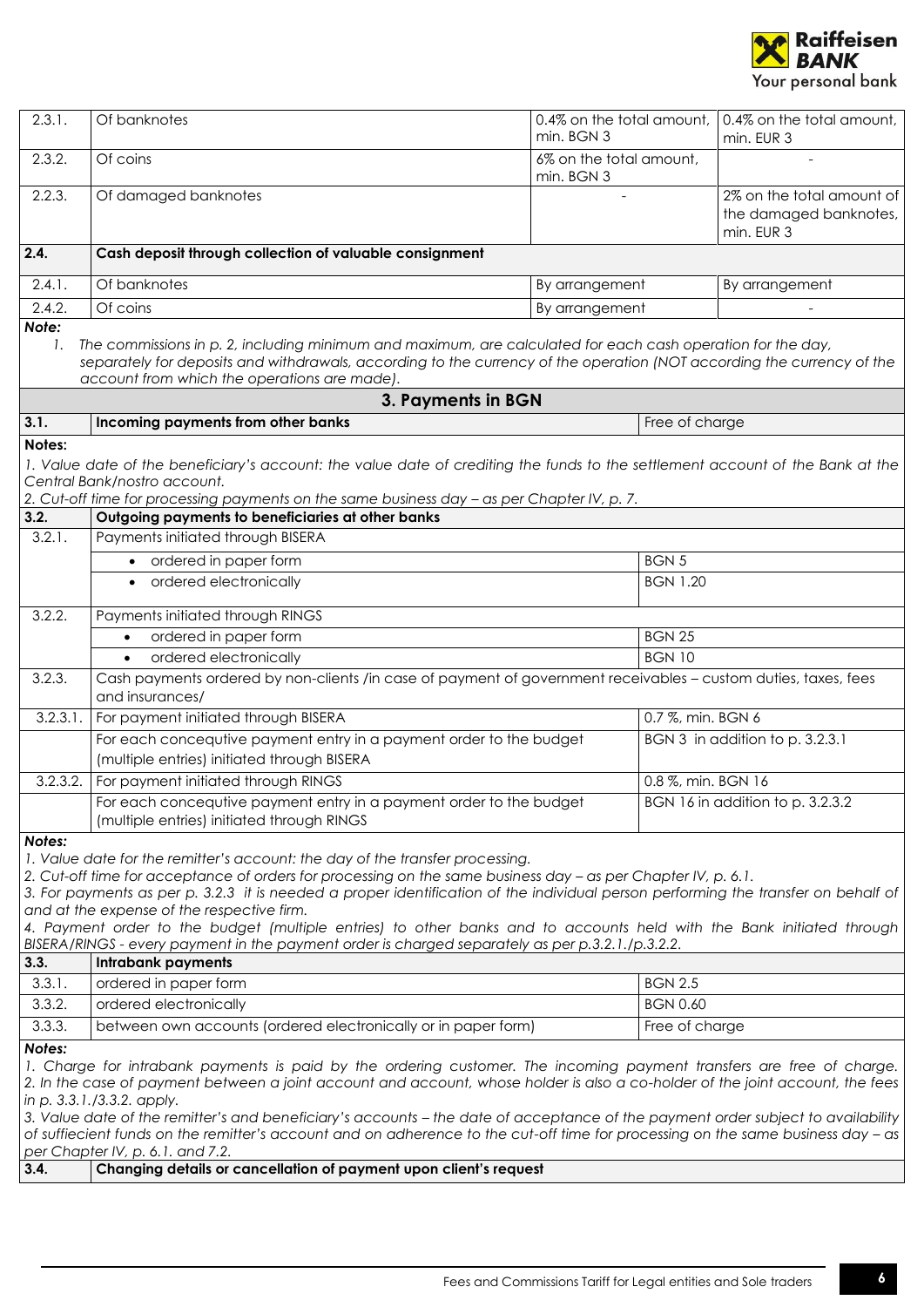

<span id="page-6-0"></span>

| 3.4.1. | for intrabank payments                                                                                                                                                                                                                                                                                                                                                                                                         | <b>BGN 5</b>                  |
|--------|--------------------------------------------------------------------------------------------------------------------------------------------------------------------------------------------------------------------------------------------------------------------------------------------------------------------------------------------------------------------------------------------------------------------------------|-------------------------------|
| 3.4.2. | for outgoing payments from/to other banks                                                                                                                                                                                                                                                                                                                                                                                      | <b>BGN 15</b>                 |
| 3.5.   | Investigation request for outgoing/incoming payment                                                                                                                                                                                                                                                                                                                                                                            | <b>BGN 15</b>                 |
| 3.6.   | Transfer of remuneration to staff accounts by mass payment                                                                                                                                                                                                                                                                                                                                                                     |                               |
|        |                                                                                                                                                                                                                                                                                                                                                                                                                                |                               |
| 3.5.1. | Ordered electronically                                                                                                                                                                                                                                                                                                                                                                                                         | 0.1%                          |
| 3.5.2. | Ordered in paper form                                                                                                                                                                                                                                                                                                                                                                                                          | 0.2%                          |
| 3.7.   | <b>Direct Debit</b>                                                                                                                                                                                                                                                                                                                                                                                                            |                               |
| 3.7.1. | Receiving of Direct debit Consent                                                                                                                                                                                                                                                                                                                                                                                              | <b>BGN1</b>                   |
| 3.7.2. | Direct debit request, initiated by the Bank through BISERA on demand of Bank's customer                                                                                                                                                                                                                                                                                                                                        |                               |
|        | Ordered in paper form<br>$\bullet$                                                                                                                                                                                                                                                                                                                                                                                             | <b>BGN5</b>                   |
|        | Ordered electronically                                                                                                                                                                                                                                                                                                                                                                                                         | <b>BGN 1.20</b>               |
| 3.7.3. | Received rejection for direct debit request, initiated by the Bank through<br><b>BISERA</b>                                                                                                                                                                                                                                                                                                                                    | <b>BGN2</b>                   |
| 3.7.4. | Payment performed by the Bank on direct debit request, initiated by another bank through BISERA                                                                                                                                                                                                                                                                                                                                |                               |
|        | Up to BGN 100,000 performed through BISERA<br>$\bullet$                                                                                                                                                                                                                                                                                                                                                                        | <b>BGN 5</b>                  |
|        | BGN 100,000 or over performed through RINGS                                                                                                                                                                                                                                                                                                                                                                                    | <b>BGN 25</b>                 |
| 3.7.5. | Rejection sent by the Bank on direct debit request, initiated by another bank<br>through BISERA                                                                                                                                                                                                                                                                                                                                | <b>BGN2</b>                   |
| 3.7.6. | Direct debit requests between clients of the Bank                                                                                                                                                                                                                                                                                                                                                                              |                               |
|        | Requests initiated by Bank's customer (to Bank's customer) ordered in<br>paper form                                                                                                                                                                                                                                                                                                                                            | <b>BGN3</b>                   |
|        | Requests initiated by Bank's customer (to Bank's customer) ordered<br>$\bullet$<br>electronically                                                                                                                                                                                                                                                                                                                              | <b>BGN 0.60</b>               |
|        | Payment performed by Bank's customer (on demand of Bank's<br>$\bullet$<br>customer)                                                                                                                                                                                                                                                                                                                                            | <b>BGN3</b>                   |
| 3.7.7. | Rejection of Direct debit request                                                                                                                                                                                                                                                                                                                                                                                              | <b>BGN2</b>                   |
|        | not deposited a prior agreement or there is no enough coverage on the payer's account.<br>2. If there is a rejection of direct debit request, the fee as per p.3.7.7 is collected from:<br>The payee's account in case of: absence of deposited Direct Debit Consent/request for cancellation/failure to comply<br>with the Consent's conditions<br>The payer's account in case of: unsufficient funds / request for rejection |                               |
|        | 4. Payments in foreign currency                                                                                                                                                                                                                                                                                                                                                                                                |                               |
| 4.1.   | Incoming payments from other banks                                                                                                                                                                                                                                                                                                                                                                                             |                               |
| 4.1.1. | Incoming payments in EUR from countries inside the European Economic Area   Free of charge                                                                                                                                                                                                                                                                                                                                     |                               |
| 4.1.2. | Incoming payments in foreign currency, different from payments described in<br>p. 4.1.1.                                                                                                                                                                                                                                                                                                                                       | 0.1%, min EUR 10, max EUR 200 |
| Notes: |                                                                                                                                                                                                                                                                                                                                                                                                                                |                               |
|        | 1. Value date on the beneficiary's account: the date of the receipt of the funds in Bank's nostro account.                                                                                                                                                                                                                                                                                                                     |                               |
|        | 2. Cut-off time for processing payments on the same business day - as per Chapter IV, art. 7.1.                                                                                                                                                                                                                                                                                                                                |                               |
| 4.2.   | Outgoing payments to beneficiaries at other banks                                                                                                                                                                                                                                                                                                                                                                              |                               |
| 4.2.1. | Outgoing payments in EUR to countries inside the European Economic Area<br>Outgoing payments ordered electronically                                                                                                                                                                                                                                                                                                            |                               |
|        | Next-day value date                                                                                                                                                                                                                                                                                                                                                                                                            |                               |
|        | up to equivalent of BGN 100 000                                                                                                                                                                                                                                                                                                                                                                                                | <b>EUR 0.61</b>               |
|        | equal or greater than the equivalent of BGN 100 000                                                                                                                                                                                                                                                                                                                                                                            | EUR 5.11                      |
|        | Same-day value date<br>$\bullet$                                                                                                                                                                                                                                                                                                                                                                                               | EUR 5.11                      |
|        | Outgoing payments ordered in paper form                                                                                                                                                                                                                                                                                                                                                                                        |                               |
|        | Spot value date<br>$\bullet$                                                                                                                                                                                                                                                                                                                                                                                                   |                               |
|        |                                                                                                                                                                                                                                                                                                                                                                                                                                |                               |
|        | up to equivalent of BGN 100 000                                                                                                                                                                                                                                                                                                                                                                                                | <b>EUR 2.56</b>               |
|        | equal or greater than the equivalent of BGN 100 000                                                                                                                                                                                                                                                                                                                                                                            | EUR 12.78                     |
|        | Next-day value date<br>$\bullet$                                                                                                                                                                                                                                                                                                                                                                                               |                               |
|        | up to equivalent of BGN 100 000                                                                                                                                                                                                                                                                                                                                                                                                | <b>EUR 2.56</b>               |
|        | equal or greater than the equivalent of BGN 100 000                                                                                                                                                                                                                                                                                                                                                                            | <b>EUR 12.78</b>              |
| 4.2.2. | Same-day value date<br>Payments different than the mentioned in p.4.2.1.                                                                                                                                                                                                                                                                                                                                                       | EUR 12.78                     |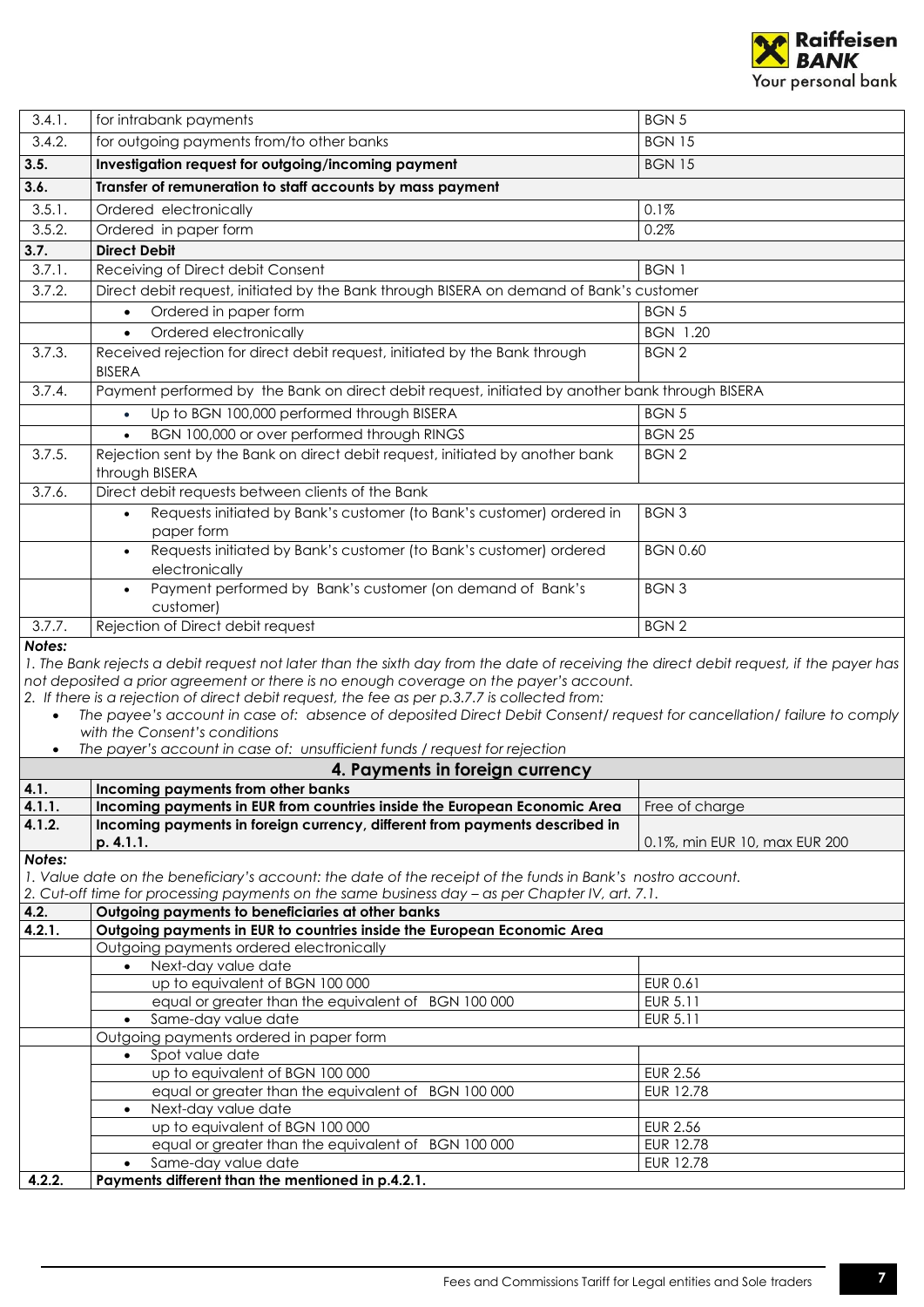

|        | Outgoing payments ordered electronically                                                         |                                                      |
|--------|--------------------------------------------------------------------------------------------------|------------------------------------------------------|
|        | Value date – 2 business days forward (spot value date)                                           | 0.1%, min. EUR 10, max. EUR 200; +<br><b>EUR 10</b>  |
|        | Next-day value date                                                                              | 0.2%, min. EUR 25, max. EUR 250; +<br><b>EUR 10</b>  |
|        | Same-day value date (only for payments in EUR and USD)                                           | 0.2%, min. EUR 50, max. EUR 500; +<br><b>EUR 10</b>  |
|        | Outgoing payments ordered in paper form                                                          |                                                      |
|        | Value date - 2 business days forward (spot value date)                                           | 0.15%, min. EUR 15, max. EUR 300; +<br><b>EUR 10</b> |
|        | Next-day value date                                                                              | 0.2%, min. EUR 25, max. EUR 250; +<br><b>EUR 10</b>  |
|        | Same-day value date (only for payments in EUR and USD)                                           | 0.2%, min. EUR 50, max. EUR 500; +<br><b>EUR 10</b>  |
| 4.2.3. | Additional fee for the ordering party for payments with charges option OUR                       |                                                      |
|        | For amounts up to EUR 5 000 (or equivalent in another currency)                                  | <b>EUR 10</b>                                        |
|        | For amounts from EUR 5 000.01 to EUR 10 000 (or equivalent in another<br>$\bullet$<br>currency)  | <b>EUR 20</b>                                        |
|        | For amounts from EUR 10 000.01 to EUR 25 000 (or equivalent in another<br>$\bullet$<br>currency) | <b>EUR 30</b>                                        |
|        | For the amounts above EUR 25 000.01 (or equivalent in another<br>currency)                       | <b>EUR 50</b>                                        |
| Notes: |                                                                                                  |                                                      |

*1. The fee under p.4.2.3 is applied in addition to the commissions under p. 4.2.2 and covers the correspondent bank charges and beneficiary`s bank fees, which would have arisen for the ordering party in case of a payment with charging option OUR.*

*2. Due to specific banking practices of US banks it is possible that the beneficiary`s bank in USA deducts charges from the*  amount of the transfer, notwithstanding the ordering party has chosen charges option OUR. In the case of outgoing payment in *USD ordered to USA with charges option OUR under p.4.2.3, the Bank guarantees that upon request by the beneficiary will cover the correspondent charges without collecting them from the ordering party.*

*3. Value date of the remitter's account: the day of payment processing.*

4. Cut-off time for acceptance of orders for processing on the same business day – as per Chapter IV, p. 6.2.1.

*5. For payment orders in foreign currency, deposited with the Bank by budjet institutions, the actual payment expenses are collected.*

*6. The Bank offers outgoing payments to other banks in more than 100 other currencies, also incoming payments from other banks in more than 35 other currencies, which will be processed and exchanged in the currency of the account hold with the* Bank at the exchange rate valid at the time of confirmation by the correspondent bank, at which the currency exchange is *executed*

*7. SEPA credit transfer is a payment in EUR within EEA with details of charges "SHA" and the value date of the transfer other than the same-date value date. The fees under p. 4.2.1. are applied.* 

*8. The currencies of EEA countries are as follows: BGN, EUR, CHF, PLN, CZK, SEK, DKK, RON, HRK, HUF, ISK, NOK.*

*9. Payments in currencies of EEA Members, other than the EUR, to countries in the European Economic Area shall be made with NEXT value date, charges SHA, and shall be collected fee according to the fee for transfer with SPOT value date.* 

*10. Payments in AUD are executed form the Bank only with SPOT value date.*

| 4.3.   | Intrabank transfers                                               |                  |
|--------|-------------------------------------------------------------------|------------------|
| 4.3.1. | ordered in paper form                                             | EUR <sub>3</sub> |
| 4.3.2. | ordered electronically                                            | EUR 1.50         |
| 4.3.3. | between own accounts (ordered electronically or in paper form)    | Free of charge   |
|        |                                                                   |                  |
| 4.4.   | Changing details or cancellation of payment upon client's request |                  |
| 4.4.1. | for intrabank payments                                            | EUR <sub>5</sub> |
| 4.4.2. | for outgoing payments from/to other banks                         | <b>EUR 45</b>    |
| 4.5.   | Investigation request for outgoing/incoming payment               | <b>EUR 20</b>    |

*Notes:*

*I.* In the case of payment between a joint account and an account, whose holder is also a co-holderof the joint account, the *fees in p. 4.3.1./4.3.2. apply.*

*2. Charges for intrabank payments are borne by the ordering customer. Receipts of intrabank payments are not charged.*

<span id="page-7-0"></span>*3. Value date of the remitter's and beneficiary's accounts – the date of acceptance of the payment order subject to availability of suffiecient funds on the remitter's account and on adherence to the cut-off time for processing on the same business day – as per Chapter IV, p. 6.2.2 and 7.2.*

## **5. Documentary Letters of Credit**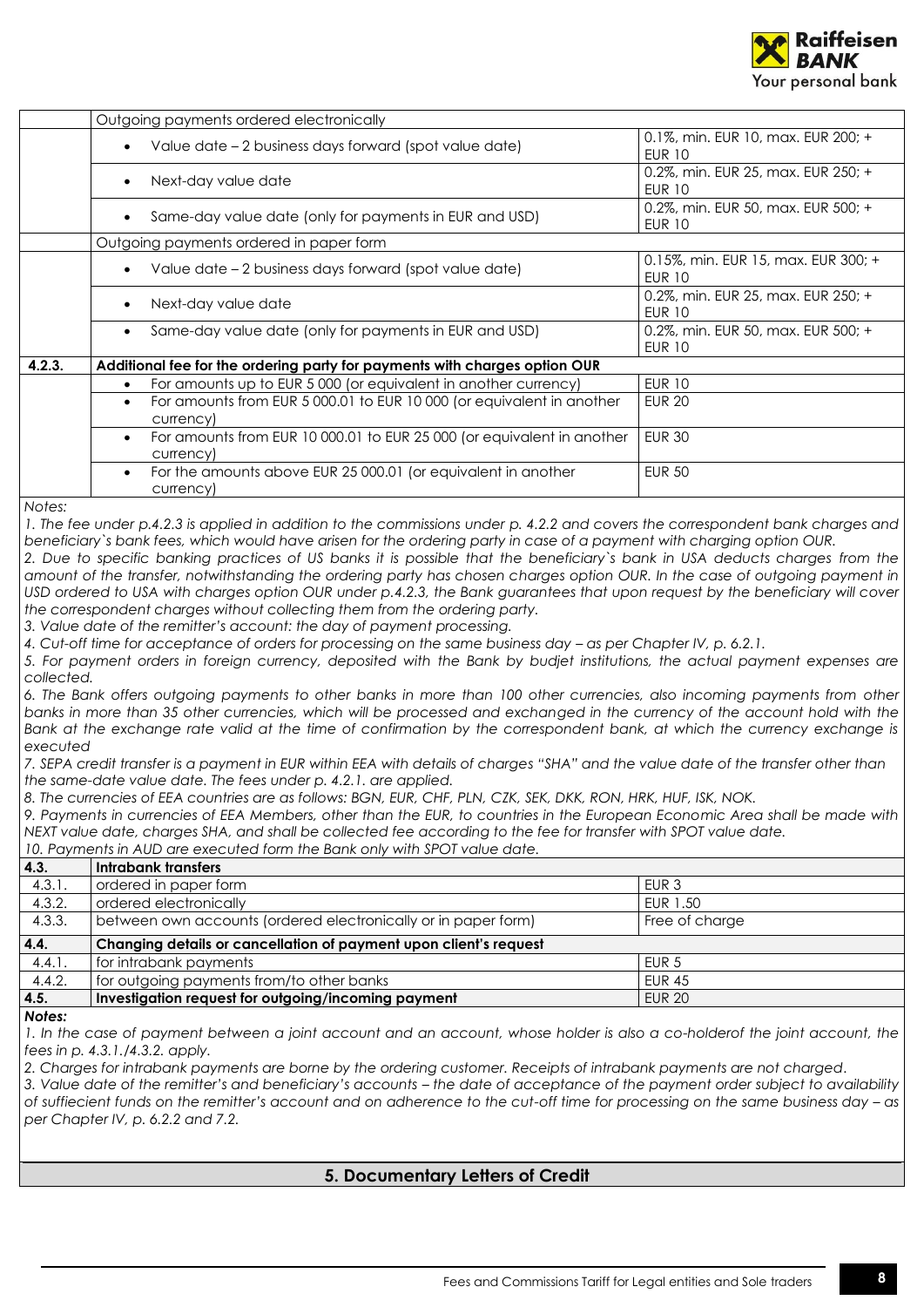

|          |                                                                                                                                            | <b>BGN</b>                                                   | <b>FCY</b>                                                  |
|----------|--------------------------------------------------------------------------------------------------------------------------------------------|--------------------------------------------------------------|-------------------------------------------------------------|
| 5.1.     | Import Letter of credit, issued by the Bank                                                                                                |                                                              |                                                             |
| 5.1.1.   | Pre-advice                                                                                                                                 | <b>BGN 50</b>                                                | <b>EUR 40</b>                                               |
| 5.1.2.   | Issuing a Letter of Credit                                                                                                                 |                                                              |                                                             |
| 5.1.2.1. | With cash collateral                                                                                                                       | 0.3%, min. BGN 85, per<br>quarter or part of it              | 0.4%, min. EUR 60, per<br>quarter or part of it             |
| 5.1.2.2. | With other collateral                                                                                                                      |                                                              |                                                             |
|          | Issuing<br>$\bullet$                                                                                                                       | By arrangement, min BGN<br>85, per quarter or part of<br>it. | By arrangement, min EUR<br>60, per quarter or part of<br>it |
|          | Risk fee<br>$\bullet$                                                                                                                      | By arrangement                                               | By arrangement                                              |
| 5.1.3.   | Payment/Drawing (per each set of presented documents)                                                                                      | 0.1%, min. BGN 50, max.<br><b>BGN 300</b>                    | 0.1%, min. EUR 50, max.<br><b>EUR 300</b>                   |
| 5.1.4.   | Deffered payment or acceptance                                                                                                             | 0.1%, min. BGN 20, per<br>month or part of it                | 0.1%, min. EUR 20, per<br>month or part of it               |
| 5.1.5.   | Amendments (excluding increase of the amount/extension of<br>validity)                                                                     | <b>BGN 70</b>                                                | <b>EUR 60</b>                                               |
| 5.1.6.   | Increase of the amount/extension of validity                                                                                               | See the notes below                                          | See the notes below                                         |
| 5.1.7.   | Cancellation of application for issuing of letters of credit                                                                               | <b>BGN 50</b>                                                | <b>EUR 50</b>                                               |
| 5.1.8.   | Cancellation before expiry date                                                                                                            | <b>BGN 70</b>                                                | <b>EUR 60</b>                                               |
| 5.1.9.   | Urgent processing upon customer's request (in addition to the<br>issuing commission)                                                       | <b>BGN 200</b>                                               | <b>EUR 200</b>                                              |
| 5.1.10.  | Discrepant documents received (commission for account of<br>the beneficiary of the letter of credit)                                       | <b>BGN 100</b>                                               | <b>EUR 100</b>                                              |
| 5.1.11.  | Fee for photocoping of received documents (fee is for<br>account of beneficiary of letter of credit)                                       | <b>BGN 20</b>                                                | <b>EUR 10</b>                                               |
| 5.1.12.  | Additional fee for application for issuing of letter of credit,<br>which is not received via Raiffeisen ONLINE                             | <b>BGN 50</b>                                                | <b>EUR 25</b>                                               |
| 5.1.13.  | Changing of collateral                                                                                                                     | <b>BGN 50</b>                                                | <b>EUR 40</b>                                               |
| 5.2.     | Export Letters of Credit, advised by the Bank                                                                                              |                                                              |                                                             |
| 5.2.1.   | Pre-advice                                                                                                                                 | <b>BGN 50</b>                                                | <b>EUR 40</b>                                               |
| 5.2.2.   | Advising without adding confirmation of the Bank                                                                                           | 0.12%, min. BGN 50, max.<br><b>BGN 300</b>                   | 0.12%, min. EUR 60, max.<br><b>EUR 300</b>                  |
| 5.2.3.   | Confirmation fee                                                                                                                           | By arrangement, min.<br><b>BGN 180</b>                       | By arrangement, min. EUR<br>90                              |
| 5.2.4.   | Amendments (excluding increase of the amount/extension of<br>validity)                                                                     | <b>BGN 50</b>                                                | <b>EUR 60</b>                                               |
| 5.2.5.   | Handling /negotiation                                                                                                                      | 0.18%, min. BGN 50                                           | 0.20% min. EUR 50                                           |
| 5.2.6.   | Payment/Drawing (per each set of presented documents)                                                                                      | <b>BGN 40</b>                                                | <b>EUR 20</b>                                               |
| 5.2.7.   | Deferred payment commision                                                                                                                 |                                                              |                                                             |
|          | Confirmed Letters of credit<br>$\bullet$                                                                                                   | By arrangement, min BGN<br>180                               | By arrangement, min EUR<br>100                              |
|          | Unconfirmed Letters of credit                                                                                                              | <b>BGN 55</b>                                                | <b>EUR 45</b>                                               |
| 5.2.8.   | Transfer of Letters of credit                                                                                                              | 0.2%, min. BGN 70, max.<br><b>BGN 600</b>                    | 0.2%, min. EUR 70, max.<br><b>EUR 600</b>                   |
| 5.2.9.   | Assignment of proceeds                                                                                                                     | 0.15%, min. BGN 50, max.<br><b>BGN 250</b>                   | 0.15%, min. EUR 50, max.<br><b>EUR 300</b>                  |
| 5.2.10.  | Advising of assignment of proceeds without obligations on the<br>part of our bank                                                          | 0.1%, min. BGN 30, max.<br><b>BGN 150</b>                    | 0.15%, min. EUR 50, max.<br><b>EUR 300</b>                  |
| 5.2.11.  | Pre-checking/second examination of documents                                                                                               | <b>BGN 100</b>                                               | <b>EUR 100</b>                                              |
| 5.2.12.  | Cancelling before the expiry date                                                                                                          | <b>BGN 50</b>                                                | <b>EUR 60</b>                                               |
| 5.2.13.  | Urgent processing, within the same working day when the<br>application is received (applied for applications received up<br>to 12:00 a.m.) | <b>BGN 30</b>                                                | <b>EUR 35</b>                                               |
| 5.2.14.  | Tracers                                                                                                                                    | <b>BGN 30</b>                                                | <b>EUR 20</b>                                               |
|          |                                                                                                                                            |                                                              |                                                             |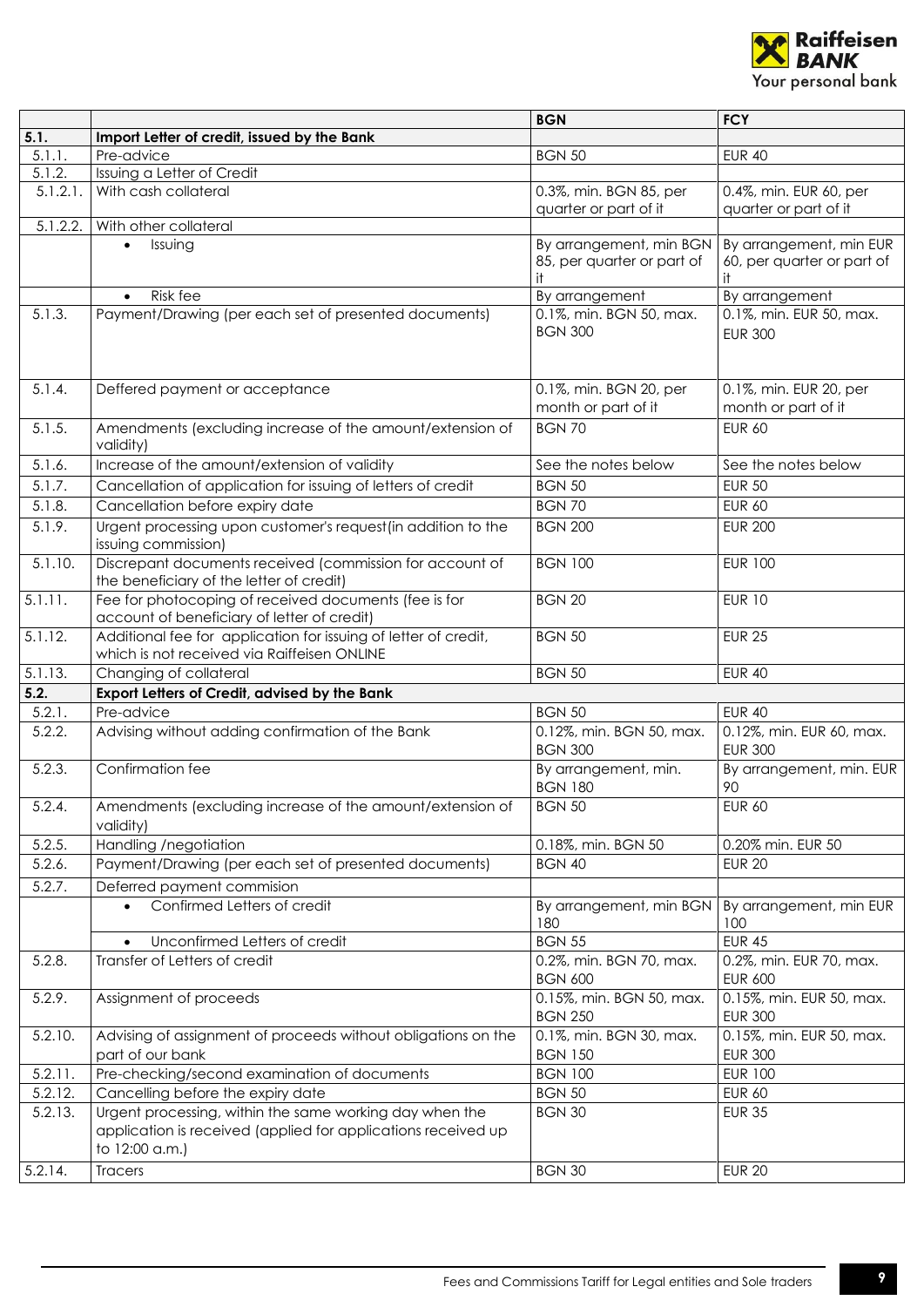

*1. Issuing of Letters of credit as per p.5.1.2.2. is allowed only in presence of explicit prior arrangement with the Bank.*

*2. The issuance commission is collected at once, upon issuance of a letter of credit for the whole period of validity. Colected commission is not subject to refund upon decrease of the amount of the letter of credit or upon its cancellation before expiry.*

*3. An amendment fee according to p.5.1.5. is charged when the extension of validity of a letter of credit is within the quarter period for which an issuing commission according to p.5.1.2.1. or 5.1.2.2. has already been collected. If the extension refers to another quarter or part thereof, the respective commission according to p.5.1.2.1. or 5.1.2.2. is charged as if on a new letter of credit upon the amount on the unitilized balance. In case at the moment of the extension of the validity the issuing commission as per p.5.1.2.1. or 5.1.2.2. is not still due, amendment fee as per p.5.1.5. is charged.* 

*4. In case of tolerance in the amount of the Letter of credit, all commissions are calculated on the Letter of credit amount plus the tolerance stated.*

*5. Upon increase of the letter of credit amount a commission (or respective minimum) as if on a new letter of credit is charged on the amount of the increase.*

*6. Upon issuing of revolving letter of credit the issuing commission is charged on the maximum engagement of the Bank under the letter of credit, including all revolvings, for the whole validity period.*

*7. Commissions according to points 5.1.1., 5.1.2., 5.1.5., 5.2.1., 5.2.2., 5.2.3., 5.2.4., 5.2.8., 5.2.9., 5.2.10. and 5.2.13. are due even if the letter of credit expires unutilized. Fees and commissions collected are not subject to refund.* 

*8. Documentary letters of credit are subject to the Uniform Customs and Practice for Documentary Credits issued by the International Chamber of Commerce, Paris, the edition currently in force.*

*9. In case of request for application urgent processing, applications will be processed within same working day if they have been*  received up to 12:00 p.m. Application with request for urgent processing received after 12:00 p.m. will be processed up to 12:00 *p.m. of next working day.*

<span id="page-9-0"></span>

| <b>6. Letters of Guarantee</b> |                                                                                                                         |                                                             |                                                             |
|--------------------------------|-------------------------------------------------------------------------------------------------------------------------|-------------------------------------------------------------|-------------------------------------------------------------|
|                                |                                                                                                                         | <b>BGN</b>                                                  | <b>FCY</b>                                                  |
| 6.1.                           | Letters of guarantees issued by the Bank                                                                                |                                                             |                                                             |
| 6.1.1.                         | Issuing letters of guarantee                                                                                            |                                                             |                                                             |
| 6.1.1.1.                       | With cash cover                                                                                                         | 0.35%, min. BGN 75, per<br>quarter or part of it            | 0.35%, min. EUR 75, per<br>quarter or part of it            |
| 6.1.1.2.                       | Secured by a counter-guarantee                                                                                          | By arrangement                                              | By arrangement                                              |
| 6.1.1.3.                       | With other type of collateral                                                                                           |                                                             |                                                             |
|                                | Issuing<br>$\bullet$                                                                                                    | By arrangement, min BGN<br>75, per quarter or part of<br>it | By arrangement, min EUR<br>60, per quarter or part of<br>it |
|                                | Risk fee<br>$\bullet$                                                                                                   | By arrangement                                              | By arrangement                                              |
| 6.1.2.                         | Amendments                                                                                                              | <b>BGN 50</b>                                               | <b>EUR 60</b>                                               |
| 6.1.3.                         | Changing of collateral                                                                                                  | <b>BGN 50</b>                                               | <b>EUR 40</b>                                               |
| 6.1.4.                         | Increase of the amount/extension of validity                                                                            | See the Notes below                                         | See the Notes below                                         |
| 6.1.5.                         | Cancellation of application for issuing                                                                                 | <b>BGN 80</b>                                               | <b>EUR 60</b>                                               |
| 6.1.6.                         | Handling a request for payment                                                                                          | 0.1%, min BGN 100, max<br><b>BGN 500</b>                    | 0.1%, min EUR 100, max<br><b>EUR 500</b>                    |
| 6.1.7.                         | Urgent processing upon customer's request (in addition to the<br>issuing commission)                                    | <b>BGN 100</b>                                              | <b>EUR 100</b>                                              |
| 6.1.8.                         | Additional fee for application for issuing of bank guarantee,<br>which is not received via Raiffeisen ONLINE            | <b>BGN 50</b>                                               | <b>EUR 25</b>                                               |
| 6.1.9.                         | Cancellation of issued bank guarantee prior to its expiry                                                               | <b>BGN 30</b>                                               | <b>EUR 15</b>                                               |
| 6.2.                           | Letters of guarantees received in the Bank                                                                              |                                                             |                                                             |
| 6.2.1.                         | Pre-advice                                                                                                              | <b>BGN 50</b>                                               | <b>EUR 50</b>                                               |
| 6.2.2.                         | Advising of guarantees                                                                                                  | 0.1%, min. BGN 70, max.<br><b>BGN 350</b>                   | 0.1%, min. EUR 70, max.<br><b>EUR 350</b>                   |
| 6.2.3.                         | Administration and processing of Direct Guarantees                                                                      | 0.1%, min. BGN 70, max.<br><b>BGN 350</b>                   | 0.1%, min. EUR 70, max.<br><b>EUR 350</b>                   |
| 6.2.4.                         | Handling a request for payment                                                                                          | 0.12%, min.BGN 70,<br>max.BGN 500                           | 0.12%, min.EUR 50,<br>max.EUR 300                           |
| 6.2.5.                         | Cancelling a request for payment                                                                                        | <b>BGN 50</b>                                               | <b>EUR 40</b>                                               |
| 6.2.6.                         | Amendments (without increasing the amount)                                                                              | <b>BGN 50</b>                                               | <b>EUR 60</b>                                               |
| 6.2.7.                         | Examination of guarantee texts which are expected to be<br>received in favour of customers (by request of the customer) | <b>BGN 50</b>                                               | <b>EUR 50</b>                                               |
| 6.2.8.                         | Documentary guarantees                                                                                                  | To be treated as                                            | To be treated as                                            |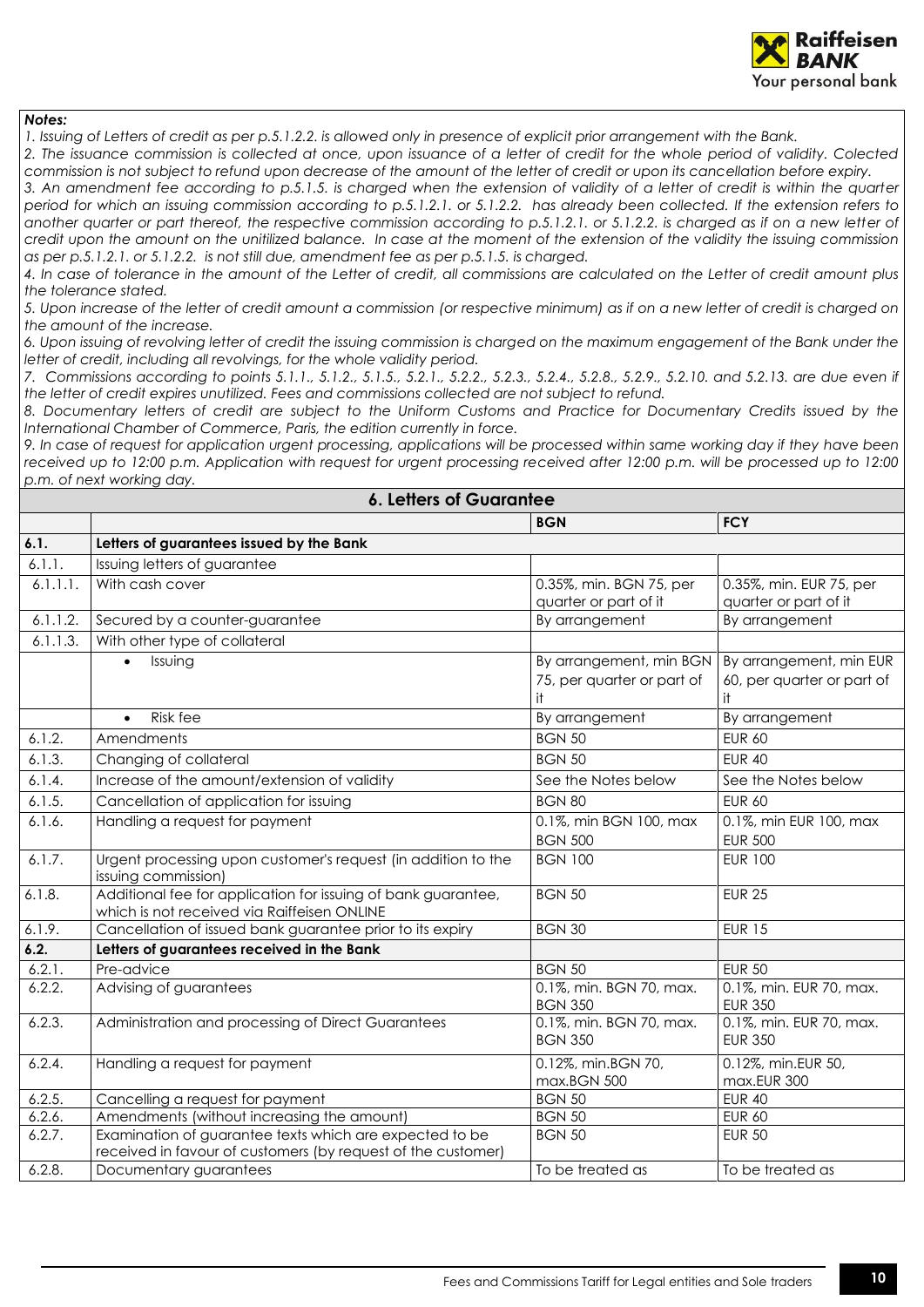

|        |                                                                | I Documentary Letter of<br>credits | Documentary Letter of<br>credits |
|--------|----------------------------------------------------------------|------------------------------------|----------------------------------|
| 6.2.9. | Autheticity confirmation of bank guarantees issued directly in | <b>BGN 100</b>                     | <b>EUR 50</b>                    |
|        | l favour of our customers                                      |                                    |                                  |

*1. Issuing of letters of guarantee as per p.6.1.1.3 is allowed only in presence of explicit prior arrangement with the Bank.*

*2. The issuance commission is collected at once, upon issuance of a bank guarantee for the whole period of validity. Collected commission is not subject to refund upon amount decrease of the amount of the Bank guarantee or upon its cancellation before expiry.*

*3. An amendment fee according to p 6.1.2. is charged when the extension of validity of a bank guarantee is within the quarter period for which an issuing commission according to p.6.1.1.1. or 6.1.1.2. or 6.1.1.3. has already been collected. If the extension refers to another quarter or part thereof, the respective commission is charged as if on a new bank guarantee as per p.6.1.1.1, 6.1.1.2. or 6.1.1.3.In case at the moment of the extension of the validity the issuing commission as per p.6.1.1.1, 6.1.1.2. or 6.1.1.3. is not still due, amendment fee as per p 6.1.2. is charged.* 

*4. Upon increase of the letter of guarantee amount a commission as if on a new letter of guarantee according is charged on the amount of the increase as per p.6.1.1.1. , 6.1.1.2. or 6.1.1.3.*

*5. In case of request for application urgent processing, applications will be processed within same working day if they have been*  received up to 12:00 p.m. Application with request for urgent processing received after 12:00 p.m. will be processed up to 12:00 *p.m. of next working day.*

*6. The Bank is liable for processing claims according to p. 6.2.4 if these claims are presented at least 5 working days before stipulated latest date for presentation for claims which should be presented in the country and 7 working days before stipulated latest date for presentation for claims which should be presented abroad.*

<span id="page-10-0"></span>

| 7. Collections |                                                                                                                                                                     |                                                                                         |  |
|----------------|---------------------------------------------------------------------------------------------------------------------------------------------------------------------|-----------------------------------------------------------------------------------------|--|
|                |                                                                                                                                                                     | <b>FCY</b>                                                                              |  |
| 7.1.           | Documents sent for collection to other banks                                                                                                                        |                                                                                         |  |
| 7.1.1.         | Documents sent for collection against payment and/or acceptance                                                                                                     | 0.25%, min. EUR 50,<br>max.EUR 300                                                      |  |
| 7.1.2.         | Documents sent "Free of Payment"                                                                                                                                    | 0.20%, min. EUR 50, max<br><b>EUR 250</b>                                               |  |
| 7.1.3.         | Clean collection (Drafts, promissory notes, accepted bills of exchange, etc, sent for<br>collection)                                                                | 0.25%, min.EUR 50,<br>max.EUR 300                                                       |  |
| 7.1.4.         | Amendments                                                                                                                                                          | <b>EUR 40</b>                                                                           |  |
| 7.1.5.         | <b>Tracers</b>                                                                                                                                                      | <b>EUR 40</b>                                                                           |  |
| 7.1.6.         | Urgent processing upon customer's request (in addition to collection commission)                                                                                    | <b>EUR 100</b>                                                                          |  |
| 7.2.           | Collection of documents, received from other banks                                                                                                                  |                                                                                         |  |
| 7.2.1.         | Collection of documents against payment and/or acceptance                                                                                                           | 0.25%, min. EUR 60,<br>max.EUR 300                                                      |  |
| 7.2.2.         | Clean collection (Drafts, promissory notes, accepted bills of exchange, etc, received for<br>collection)                                                            | 0.25%, min. EUR 60,<br>max.EUR 300                                                      |  |
| 7.2.3.         | Delivery of documents "Free of Payment"                                                                                                                             | 0.2%, min. EUR 60, max.<br><b>EUR 250</b>                                               |  |
| 7.2.4.         | Return of unpaid documents                                                                                                                                          | <b>EUR 50</b>                                                                           |  |
| 7.2.5.         | Avalizing of Drafts and/or Promissory notes                                                                                                                         |                                                                                         |  |
|                | With cash collateral<br>$\bullet$                                                                                                                                   | 0.3%, min. EUR 60, per<br>quarter or part of it;<br>+ EUR 10 one-off charge             |  |
|                | With other collateral                                                                                                                                               | By arrangement, min EUR<br>50, per quarter or part of<br>it;<br>+ EUR 10 one-off charge |  |
| 7.2.6.         | Ammendments                                                                                                                                                         | <b>EUR 40</b>                                                                           |  |
| 7.2.7.         | <b>Tracers</b>                                                                                                                                                      | <b>EUR 40</b>                                                                           |  |
| 7.2.8.         | Urgent processing upon customer's request (in addition to collection commission)                                                                                    | <b>EUR 100</b>                                                                          |  |
| Note:<br>1.    | Documentary collections are subject to the Uniform Rules for Collections issued by the International Chamber of<br>Commerce, Paris, the edition currently in force. |                                                                                         |  |

<span id="page-10-1"></span>*2. In case of request for application urgent processing, applications will be processed within same working day if they have been received up to 12:00 p.m. of the same day. Application with request for urgent processing received after 12:00 p.m. will be processed up to 12:00 p.m. of next working day.*

**8. Loans**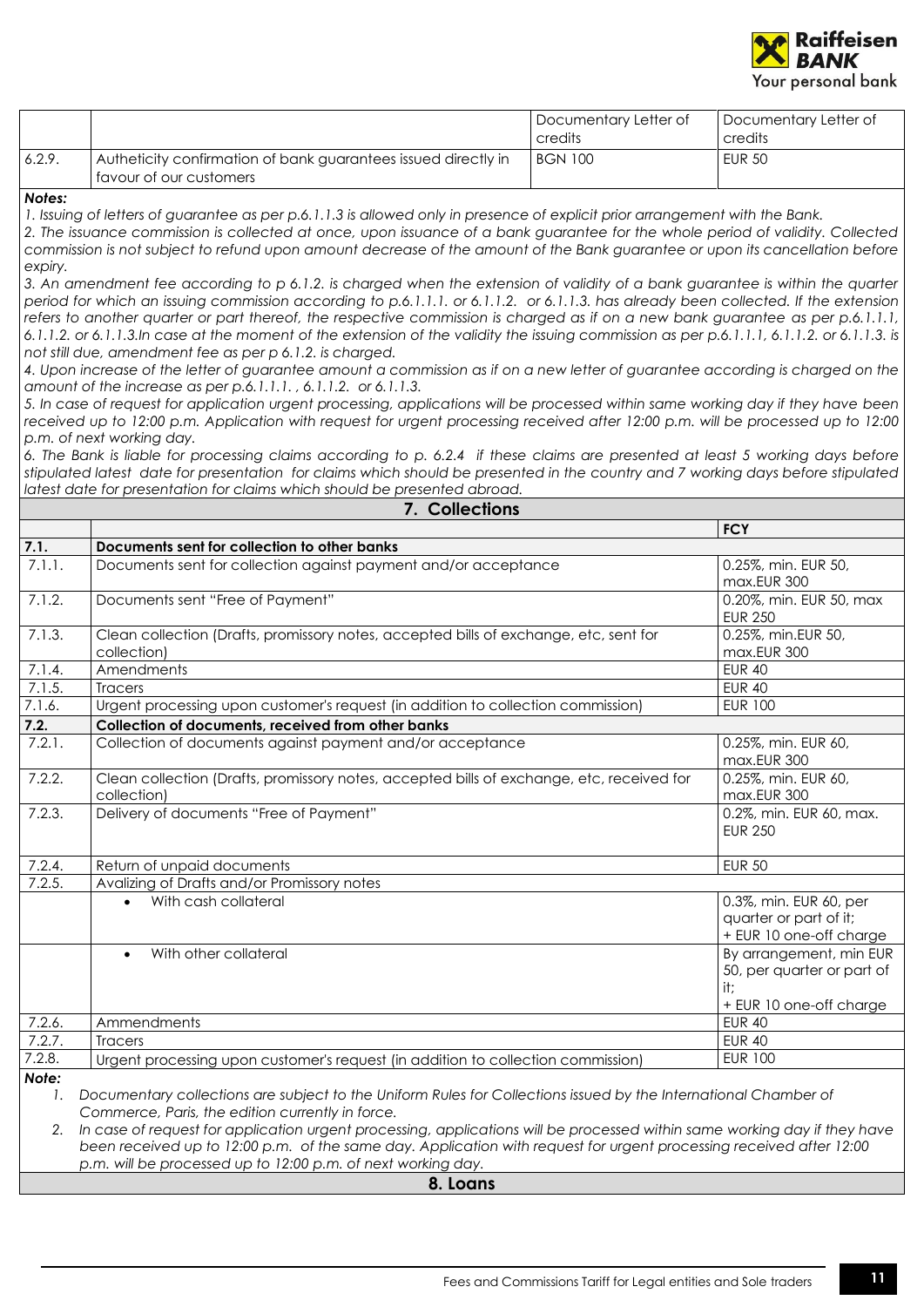

<span id="page-11-3"></span><span id="page-11-2"></span><span id="page-11-1"></span><span id="page-11-0"></span>

|                                |                                                                                                                                                                                                                                                                                                                                                                                              | <b>BGN</b>                             | <b>FCY</b>                                                             |  |
|--------------------------------|----------------------------------------------------------------------------------------------------------------------------------------------------------------------------------------------------------------------------------------------------------------------------------------------------------------------------------------------------------------------------------------------|----------------------------------------|------------------------------------------------------------------------|--|
| 8.1.                           | Commission for negotiating of credit and for renegotiation /                                                                                                                                                                                                                                                                                                                                 | 0.15% of the amount of                 | 0.15% of the amount of                                                 |  |
|                                | renewal of loans for next one year period                                                                                                                                                                                                                                                                                                                                                    | the credit, min. BGN 150               | the credit, min. EUR 75                                                |  |
| 8.2.                           | Changes of the credit agreement                                                                                                                                                                                                                                                                                                                                                              | By arrangement, min.<br><b>BGN 300</b> | By arrangement, min. EUR<br>150                                        |  |
| 8.3.                           | Registration or release of pledge in CRRP                                                                                                                                                                                                                                                                                                                                                    | <b>BGN 50</b>                          |                                                                        |  |
|                                | Fee for preparation of application for registration,                                                                                                                                                                                                                                                                                                                                         |                                        | <b>EUR 25</b>                                                          |  |
| 8.4.                           | supplementary registration, deletion and renewal of a                                                                                                                                                                                                                                                                                                                                        | <b>BGN 25</b>                          | EUR 12.50                                                              |  |
| 8.5.                           | registered pledge in accordance with Registered Pledges Act<br>Release of mortgage                                                                                                                                                                                                                                                                                                           | <b>BGN 100</b>                         | <b>EUR 50</b>                                                          |  |
|                                |                                                                                                                                                                                                                                                                                                                                                                                              |                                        |                                                                        |  |
|                                | 9. Cheques in Foreign Currency                                                                                                                                                                                                                                                                                                                                                               |                                        | <b>FCY</b>                                                             |  |
| 9.1                            | <b>Collection of cheques</b>                                                                                                                                                                                                                                                                                                                                                                 |                                        |                                                                        |  |
| 9.1.1                          | Drawn on the Bank                                                                                                                                                                                                                                                                                                                                                                            |                                        | 0.1% min. EUR 10                                                       |  |
| 9.1.2                          | Drawn on other banks                                                                                                                                                                                                                                                                                                                                                                         |                                        | 0.3%, min. EUR 25                                                      |  |
| 9.2                            | Cheques returned unpaid                                                                                                                                                                                                                                                                                                                                                                      |                                        |                                                                        |  |
| 9.3                            | Issuing of cheques / bank drafts                                                                                                                                                                                                                                                                                                                                                             |                                        | EUR 15 per cheque<br>0.2%, min. EUR 15, max.                           |  |
|                                |                                                                                                                                                                                                                                                                                                                                                                                              |                                        | <b>EUR 450</b>                                                         |  |
| 9.4                            | Cancellation of cheque/bank draft, issued by the Bank                                                                                                                                                                                                                                                                                                                                        |                                        | EUR 15 per cheque                                                      |  |
| Notes:                         | 1. For processing of cheques, bank fees of other banks are charged in addition to commissions as per p.9. the Bank reserves its                                                                                                                                                                                                                                                              |                                        |                                                                        |  |
|                                | right to block EUR 50 from the current account balance of the client for satisfying expense payment claims of correspondent                                                                                                                                                                                                                                                                  |                                        |                                                                        |  |
|                                | banks in case of a returned unpaid cheques.                                                                                                                                                                                                                                                                                                                                                  |                                        |                                                                        |  |
|                                | 2. According to the requirements of the foreign Banks and the rules for collection of cheques of the Bank additional commission<br>for courier fees in case the processing of the cheque requires courier's service is collected by the Bank.                                                                                                                                                |                                        |                                                                        |  |
|                                | 10. Currency Exchange                                                                                                                                                                                                                                                                                                                                                                        |                                        |                                                                        |  |
| 10.1                           | <b>Currency Exchange</b>                                                                                                                                                                                                                                                                                                                                                                     |                                        | According to the Bank's officially                                     |  |
|                                |                                                                                                                                                                                                                                                                                                                                                                                              |                                        | announced FX rates                                                     |  |
|                                | 1. Currency exchange is performed without commission. The Bank offers "spot", "forward" and "swap" deals and options.<br>2. For currency operations over EUR 5.000,00 and above BGN 10.000,00 or their equivalent in other currency, clients may<br>negotiate individual exchange rates with Capital Markets Division.<br>3. All phone calls with the Capital Markets Division are recorded. |                                        |                                                                        |  |
|                                | II.<br>Cards                                                                                                                                                                                                                                                                                                                                                                                 |                                        |                                                                        |  |
|                                |                                                                                                                                                                                                                                                                                                                                                                                              | <b>BGN / FCY</b>                       |                                                                        |  |
| 1.                             | <b>Debit Mastercard Business</b>                                                                                                                                                                                                                                                                                                                                                             |                                        |                                                                        |  |
| 1.1.                           | Card issuance, renewal on expiring of the standard validation period                                                                                                                                                                                                                                                                                                                         | Free of charge                         |                                                                        |  |
| $\overline{1}$ .1.1.<br>1.1.2. | Card re-issuance before expiry<br>Annual card fee                                                                                                                                                                                                                                                                                                                                            |                                        | BGN 10 / EUR 5 / USD 6.67 / GBP 4<br>BGN 10 / EUR 5 / USD 6.67 / GBP 4 |  |
| 1.2.                           | <b>Services</b>                                                                                                                                                                                                                                                                                                                                                                              |                                        |                                                                        |  |
| 1.2.1.                         | Payment of goods and services                                                                                                                                                                                                                                                                                                                                                                | Free of charge                         |                                                                        |  |
| 1.2.2.                         | Cash deposits through ATM of the Bank                                                                                                                                                                                                                                                                                                                                                        | 0.20 / GBP 0.12                        | 0.1%, min. BGN 0.30 / EUR 0.15 / USD                                   |  |
| 1.2.3.                         | Withdrawal through ATM of the Bank                                                                                                                                                                                                                                                                                                                                                           |                                        | BGN 0.20+0.1% / EUR 0.10+0.1% / USD<br>0.13+0.1% / GBP 0.08+0.1%       |  |
| 1.2.4.                         | Withdrawal through ATM of other banks within the country and in countries                                                                                                                                                                                                                                                                                                                    |                                        | BGN 1.20+0.1% / EUR 0.60+0.1% / USD                                    |  |
|                                | from the European Economic Area                                                                                                                                                                                                                                                                                                                                                              |                                        | 0.80+0.1% / GBP 0.50+0.1%                                              |  |
| 1.2.5.                         | Withdrawal through ATM in countries outside European Economic Area                                                                                                                                                                                                                                                                                                                           |                                        | BGN 5+1% / EUR 2.50+1% /<br>USD 3.34+1% / GBP 2+1%                     |  |
| 1.2.6.                         | Withdrawal through POS                                                                                                                                                                                                                                                                                                                                                                       |                                        | BGN 5 +1% / EUR 2.50+1% /<br>USD 3.34+1% / GBP 2+1%                    |  |
| 1.2.7.                         | Cash withdrawal up to BGN 50 through POS terminal (cashback) at merchants<br>in the country                                                                                                                                                                                                                                                                                                  | GBP 0.08                               | BGN 0.20 / EUR 0.10/ USD 0.14 /                                        |  |
| 1.2.8.                         | Receipt of funds on card through POS (credit refund)                                                                                                                                                                                                                                                                                                                                         | $1\%$                                  |                                                                        |  |
| 1.2.9.                         | Balance enquiry within the country                                                                                                                                                                                                                                                                                                                                                           | 0.40                                   | BGN 1 / EUR 0.50 / USD 0.67 / GBP                                      |  |
| 1.2.10.                        | Balance enquiry abroad                                                                                                                                                                                                                                                                                                                                                                       | GBP 0.40                               | BGN 1 / EUR 0.50 / USD 0.67 /                                          |  |
|                                |                                                                                                                                                                                                                                                                                                                                                                                              |                                        |                                                                        |  |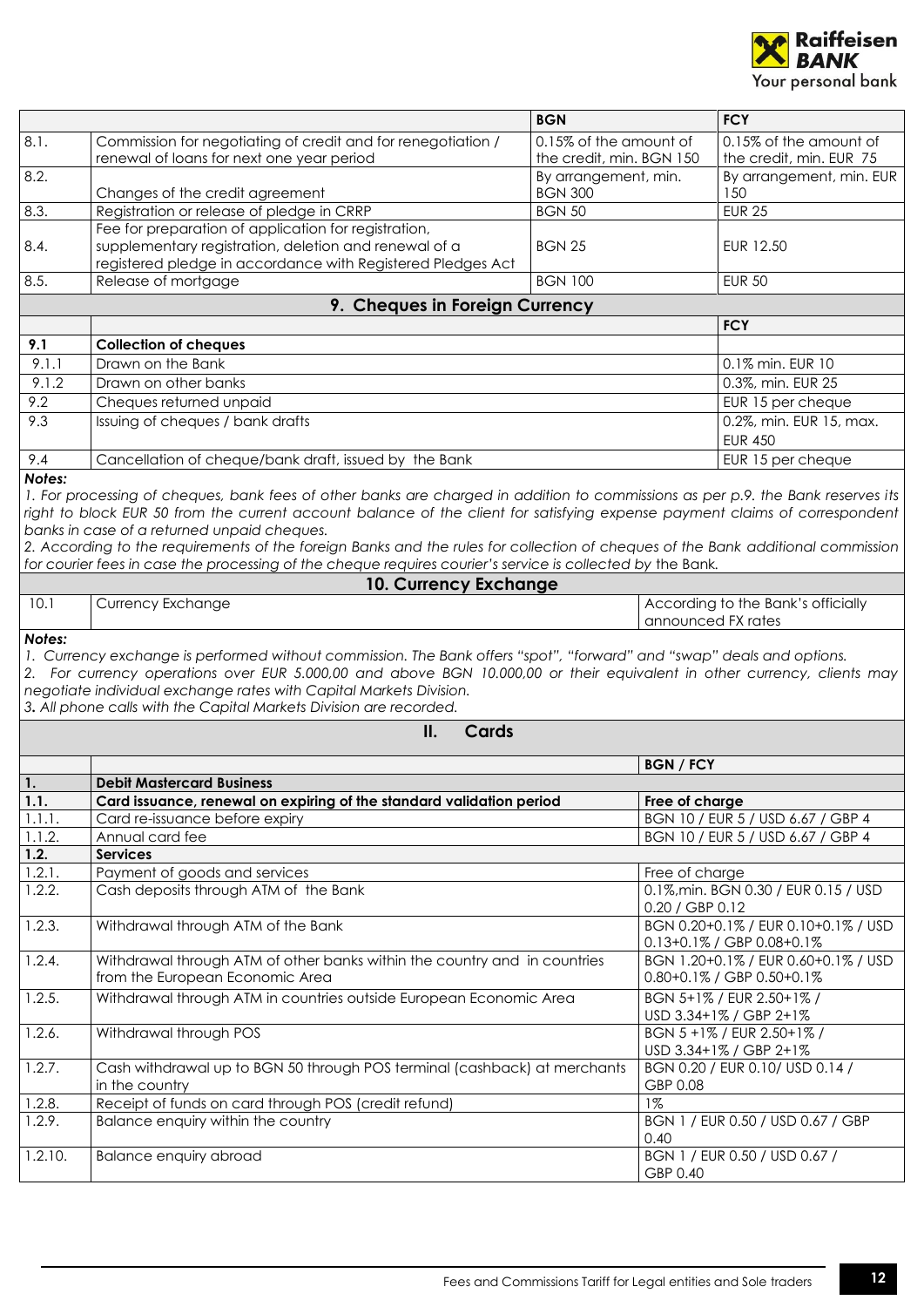

| 1.3.                  | <b>Other services</b>                                                                               |                                                                                                                                         |
|-----------------------|-----------------------------------------------------------------------------------------------------|-----------------------------------------------------------------------------------------------------------------------------------------|
| 1.3.1.                | Select and change of PIN                                                                            | Free of charge                                                                                                                          |
| 1.3.2.                | Sending SMS to a short number to receive a PIN                                                      | Collected by the mobile operator:<br>BGN 0.25 (without VAT) for customers<br>of A1 and Vivacom;<br>BGN 0.24 (without VAT) for customers |
|                       |                                                                                                     | of Yettel                                                                                                                               |
| 1.3.3.                | Card delivery at another office of the Bank                                                         | Free of charge                                                                                                                          |
| 1.3.4.                | Monthly card account statement upon request at an office of the Bank                                | Free of charge                                                                                                                          |
| 1.3.5.                | Change of cardholder's details/card parameters                                                      | Free of charge                                                                                                                          |
| 1.3.6.                | Change of card operational limits                                                                   | BGN 5 / EUR 2.50 / USD 3.34 / GBP 2                                                                                                     |
| 1.3.7.                | Card blocking                                                                                       | BGN 1 / EUR 0.50 / USD 0.67 / GBP 0.40                                                                                                  |
| 1.3.8.                | Card activation after entering 3 wrong PINs                                                         | BGN 5 / EUR 2.50 / USD 3.34 / GBP 2                                                                                                     |
| 1.3.9.                | Registration for the Notification service                                                           | Free of charge                                                                                                                          |
| 1.3.10.               | Notification - receipt of text notifications for operations (monthly fee)                           | Free of charge                                                                                                                          |
| $\overline{1.3.11}$ . | Unreasonable claims on transaction                                                                  | BGN 10 / EUR 5 / USD 6.67 / GBP 4                                                                                                       |
| 2.                    | <b>Debit cards Visa Business Platinum</b>                                                           |                                                                                                                                         |
| 2.1.                  | Card issuance, re-issuance of a card upon expiration of its standard validity<br>period             | Free of charge                                                                                                                          |
| 2.1.1.                | Card re-issuance before expiration of the standard validity period of the card                      | BGN 10 / EUR 5 / USD 6.67 / GBP 4                                                                                                       |
| 2.1.2.                | Annual card fee                                                                                     | BGN 60 / EUR 30 / USD 40 / GBP 24                                                                                                       |
| 2.2.                  | <b>Services</b>                                                                                     |                                                                                                                                         |
| 2.2.1.                | Payment of goods and services                                                                       | Free of charge                                                                                                                          |
| 2.2.2.                | Cash deposits through ATM of the Bank                                                               | 0.1%, min. BGN 0.30 / EUR 0.15 / USD<br>0.20 / GBP 0.12                                                                                 |
| 2.2.3.                | Withdrawal through ATM of the Bank                                                                  | BGN 0.50+0.1% / EUR 0.25+0.1% / USD<br>0.33+0.1% / GBP 0.20+0.1%                                                                        |
| 2.2.4.                | Withdrawal through ATM of other banks within the country and in countries                           | BGN 1.50+0.1% / EUR 0.75+0.1% / USD                                                                                                     |
|                       | from European Economic Area                                                                         | 1.00+0.1% / GBP 0.60+0.1%                                                                                                               |
| 2.2.5.                | Withdrawal through ATM in countries outside European Economic Area                                  | BGN 5+1% / EUR 2.50+1% /<br>USD 3.34+1% / GBP 2+1%                                                                                      |
| $2.2.6$ .             | Withdrawal through POS                                                                              | BGN 5+1% / EUR 2.50+1% /                                                                                                                |
|                       |                                                                                                     | USD 3.34+1% / GBP 2+1%                                                                                                                  |
| 2.2.7.                | Cash withdrawal up to BGN 50 through POS terminal (cashback) at the point of<br>sale in the country | BGN 0.20 / EUR 0.10 / USD 0.14 /<br>GBP 0.08                                                                                            |
| 2.2.8.                | Receipt of funds on card through POS (credit refund)                                                | $1\%$                                                                                                                                   |
| 2.2.9.                | Card balance enquiry within the country                                                             | BGN 1 / EUR 0.50 / USD 0.67 /<br>GBP 0.40                                                                                               |
| 2.2.10.               | Card balance enquiry abroad                                                                         | BGN 1 / EUR 0.50 / USD 0.67 /<br>GBP 0.40                                                                                               |
| 2.3.                  | <b>Other services</b>                                                                               |                                                                                                                                         |
| 2.3.1.                | Select and change of PIN                                                                            | Free of charge                                                                                                                          |
| 2.3.2.                | Sending SMS to a short number to receive a PIN                                                      | Collected by the mobile operator:                                                                                                       |
|                       |                                                                                                     | BGN 0.25 (without VAT) for customers<br>of A1 and Vivacom;<br>BGN 0.24 (without VAT) for customers<br>of Yettel                         |
| 2.3.3.                | Card delivery to another office of the Bank                                                         | Free of charge                                                                                                                          |
| 2.3.4.                | Monthly card account statement upon request at an office of the Bank                                | Free of charge                                                                                                                          |
| 2.3.5.                | Change of cardholder's details/card parameters                                                      | Free of charge                                                                                                                          |
| 2.3.6.                | Change of card operational limits                                                                   | BGN 5 / EUR 2.50 / USD 3.34 / GBP 2                                                                                                     |
| 2.3.7.                | Card blocking                                                                                       | BGN 1 / EUR 0.50 / USD 0.67 / GBP 0.40                                                                                                  |
| 2.3.8.                | Card activation after entering 3 wrong PINs                                                         | BGN 5 / EUR 2.50 / USD 3.34 / GBP 2                                                                                                     |
|                       |                                                                                                     |                                                                                                                                         |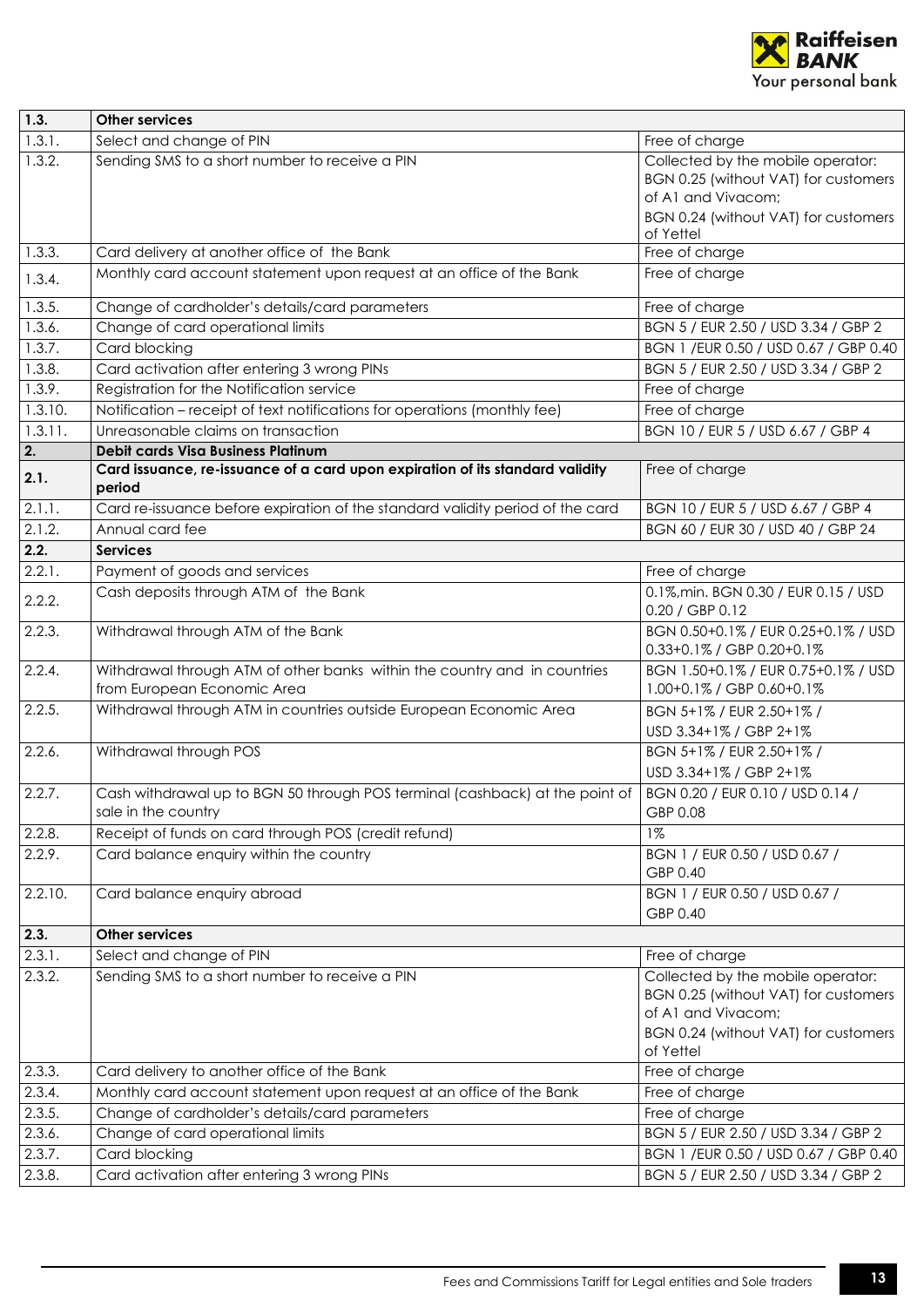

<span id="page-13-1"></span><span id="page-13-0"></span>

| 2.3.9.               | Registration for the Notification service                                                                    | Free of charge                                                                                                                                       |
|----------------------|--------------------------------------------------------------------------------------------------------------|------------------------------------------------------------------------------------------------------------------------------------------------------|
| 2.3.10.              | Receipt of text notifications for operations (monthly fee) in connection with the<br>Notification service    | Free of charge                                                                                                                                       |
| 2.3.11.              | Unfounded claims for an operation                                                                            | BGN 10 / EUR 5 / USD 6.67 / GBP 4                                                                                                                    |
| $\overline{3}$ .     | <b>Credit Mastercard Business for Micro clients</b>                                                          |                                                                                                                                                      |
| 3.1.                 | Minimum payment (payable monthly by the client)                                                              | 5%, min. BGN 10 / EUR 5                                                                                                                              |
| 3.2.                 | Interest rate                                                                                                | 18.9%                                                                                                                                                |
| 3.3.                 | Card issuance, renewal on expiring of the standard validation period                                         | Free of charge                                                                                                                                       |
| 3.4.                 | Card re-issuing before expiry                                                                                | <b>BGN 20 / EUR 10</b>                                                                                                                               |
| 3.5.                 | <b>Monthly fee</b>                                                                                           | BGN 6.30 / EUR 3.15 (for the first card)                                                                                                             |
|                      |                                                                                                              | BGN 4.30 / EUR 2.15 (for the next<br>cards)                                                                                                          |
| 3.6.                 | <b>Services</b>                                                                                              |                                                                                                                                                      |
| 3.6.1.               | Payment of goods and services                                                                                | Free of charge                                                                                                                                       |
| 3.6.2.               | Withdrawal through ATM/POS of the Bank                                                                       | BGN 3+1.5% / EUR 1.50+1.5%                                                                                                                           |
| 3.6.3.               | Cash deposits through ATM of the Bank                                                                        | Free of charge                                                                                                                                       |
| 3.6.4.               | Withdrawal through ATM/POS of other banks within the country and in<br>countries from European Economic Area | BGN 5+1.5% / EUR 2.50+1.5%                                                                                                                           |
| 3.6.5.               | Withdrawal through ATM/POS in countries outside European Economic Area                                       | BGN 7+3% / EUR 3.50+3%                                                                                                                               |
| 3.6.6.               | Cash withdrawal up to BGN 50 through POS terminal (cashback) at merchants<br>in the country                  | $1\%$                                                                                                                                                |
| 3.6.7.               | Cash withdrawal through POS of the Bank with instalment functionality up to 12<br>equal monthly repayments.  | 0% interest rate, 4% fee                                                                                                                             |
| 3.6.8.               | Receipt of funds on card through POS (credit refund)                                                         | $1\%$                                                                                                                                                |
| 3.6.9.               | <b>Balance enquiry</b>                                                                                       | <b>BGN 1 / EUR 0.50</b>                                                                                                                              |
| 3.7.                 | <b>Other services</b>                                                                                        |                                                                                                                                                      |
| 3.7.1.               | Select and change of PIN                                                                                     | Free of charge                                                                                                                                       |
| 3.7.2.               | Sending SMS to a short number to receive a PIN                                                               | Collected by the mobile operator:<br>BGN 0.25 (without VAT) for customers<br>of A1 and Vivacom;<br>BGN 0.24 (without VAT) for customers<br>of Yettel |
| $\overline{3.7.3}$ . | Monthly card statement                                                                                       | Free of charge                                                                                                                                       |
| 3.7.4.               | Monthly card account statement upon request at an office of the Bank                                         | <b>BGN 1 / EUR 0.50</b>                                                                                                                              |
| 3.7.5.               | Change of credit limit/operational limits                                                                    | <b>BGN 10 / EUR 5</b>                                                                                                                                |
| 3.7.6.               | Card blocking                                                                                                | <b>BGN 10 / EUR 5</b>                                                                                                                                |
| 3.7.7.               | Unblocking after past due repayment                                                                          | <b>BGN 5 / EUR 2.50</b>                                                                                                                              |
| 3.7.8.               | Card activation after entering 3 wrong PINs                                                                  | <b>BGN 5 / EUR 2.50</b>                                                                                                                              |
| 3.7.9.               | Unreasonable claim on transaction                                                                            | <b>BGN 10 / EUR 5</b>                                                                                                                                |
| 3.7.10.              | Card delivery at another office of the Bank                                                                  | Free of charge                                                                                                                                       |
| 3.8.                 | Extra upon past due (on annual base)                                                                         | 10%                                                                                                                                                  |
| 3.9.                 | Overlimit on credit card                                                                                     | <b>BGN 10 / EUR 5</b>                                                                                                                                |
| 3.10.                | Fee for examination and analysis of documentation in connection with the<br>provision of card credit limit   | <b>BGN 50 / EUR 25</b>                                                                                                                               |
| 3.11.                | Annual fee for the service Automatic repayment via direct debit                                              | <b>BGN 15 / EUR 7.50</b>                                                                                                                             |
| 4.                   | <b>Credit Visa Business for Corporate clients</b>                                                            |                                                                                                                                                      |
| 4.1.                 | Minimum required instalment (payable monthly by the client)                                                  | 5%, min. BGN 10 / EUR 5                                                                                                                              |
| 4.2.                 | Interest rate                                                                                                | As per the agreement signed with<br>the client                                                                                                       |
|                      |                                                                                                              |                                                                                                                                                      |
| 4.3.                 | Card issuance                                                                                                | As of the Agreement                                                                                                                                  |
| 4.3.1.<br>4.3.2.     | Card re-issuance before expiry                                                                               | <b>BGN 40 / EUR 20</b><br>Free of charge                                                                                                             |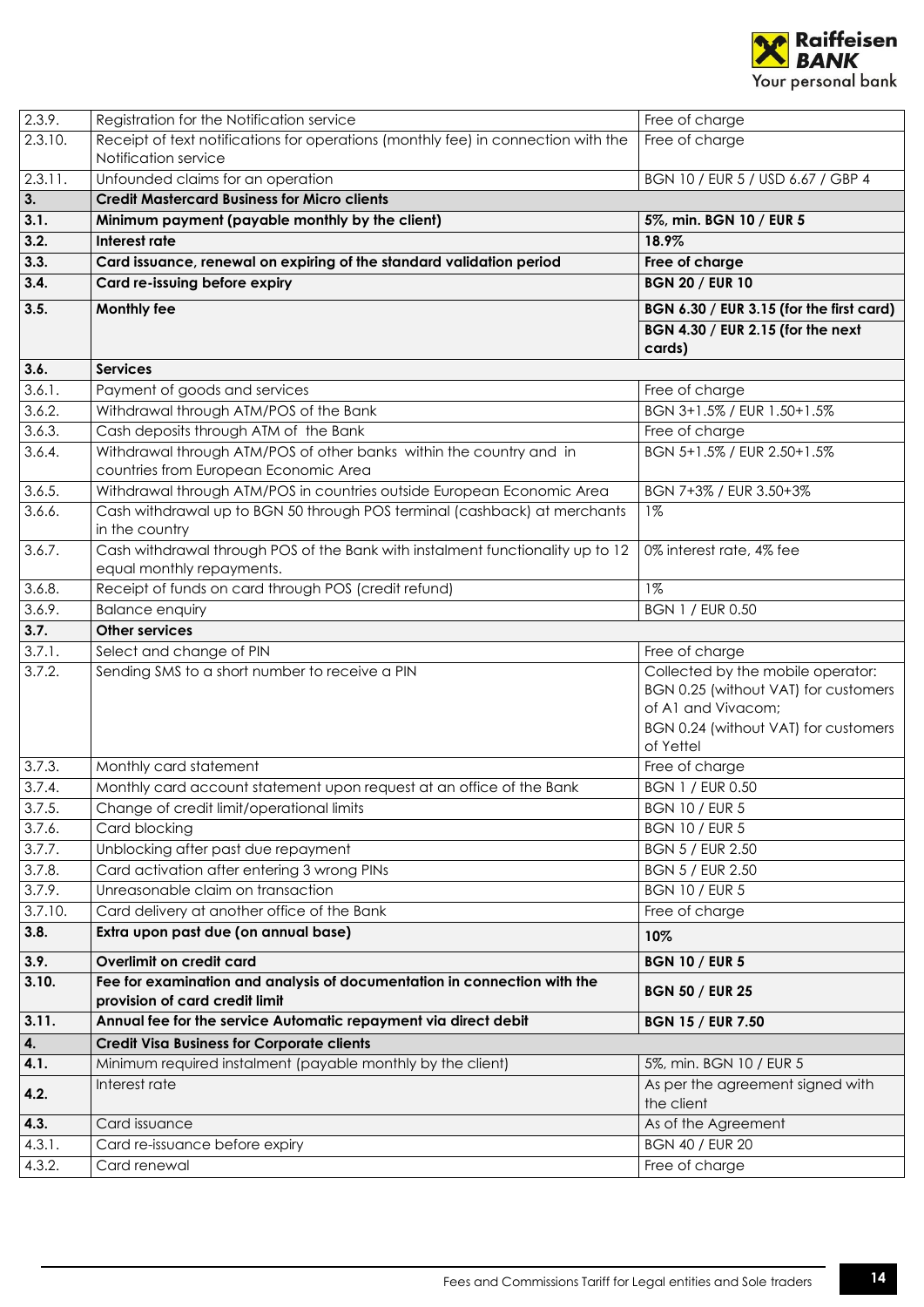

| 4.4.   | <b>Annual/Monthly fee</b>                                                                                    |                                                                                                                                                      |
|--------|--------------------------------------------------------------------------------------------------------------|------------------------------------------------------------------------------------------------------------------------------------------------------|
| 4.4.1. | For the first two cards                                                                                      | BGN 105 / BGN 10.50                                                                                                                                  |
|        |                                                                                                              | EUR 52.50 / EUR 5.25                                                                                                                                 |
| 4.4.2. | For every next card - from third to fifteenth                                                                | <b>BGN 55 / BGN 5.50</b>                                                                                                                             |
|        |                                                                                                              | EUR 27.50 / EUR 2.75                                                                                                                                 |
| 4.4.3. | For every next card above fifteenth                                                                          | <b>BGN 45 / BGN 4.50</b>                                                                                                                             |
|        |                                                                                                              | EUR 22.50 / EUR 2.25                                                                                                                                 |
| 4.5.   | <b>Services</b>                                                                                              |                                                                                                                                                      |
| 4.5.1. | Payment of goods and services                                                                                | Free of charge                                                                                                                                       |
| 4.5.2. | Withdrawal through ATM/POS of the Bank                                                                       | BGN 3+1.5% / EUR 1.50+1.5%                                                                                                                           |
| 4.5.3. | Cash deposit through ATM of the Bank                                                                         | Free of charge                                                                                                                                       |
| 4.5.4. | Withdrawal through ATM/POS of other banks within the country and in<br>countries from European Economic Area | BGN 5+1.5% / EUR 2.50+1.5%                                                                                                                           |
| 4.5.5. | Withdrawal through ATM/POS in countries outside European Economic Area                                       | BGN 7+3% / EUR 3.50+3%                                                                                                                               |
| 4.5.6. | Receipt of funds on card through POS (credit refund)                                                         | $1\%$                                                                                                                                                |
| 4.5.7. | <b>Balance enquiry</b>                                                                                       | <b>BGN 1 / EUR 0.50</b>                                                                                                                              |
| 4.6.   | Other services                                                                                               |                                                                                                                                                      |
| 4.6.1. | Select and change of PIN                                                                                     | Free of charge                                                                                                                                       |
| 4.6.2. | Sending SMS to a short number to receive a PIN                                                               | Collected by the mobile operator:<br>BGN 0.25 (without VAT) for customers<br>of A1 and Vivacom;<br>BGN 0.24 (without VAT) for customers<br>of Yettel |
| 4.6.3. | Monthly card statement                                                                                       | Free of charge                                                                                                                                       |
| 4.6.4. | Monthly card account statement upon request at an office of the Bank                                         | <b>BGN 10 / EUR 5</b>                                                                                                                                |
| 4.6.5. | Change of credit limit/operational limits                                                                    | <b>BGN 20 / EUR 10</b>                                                                                                                               |
| 4.6.6. | Card blocking                                                                                                | <b>BGN 10 / EUR 5</b>                                                                                                                                |
| 4.6.7. | Unblocking after past due repayment                                                                          | <b>BGN 5 / EUR 2.50</b>                                                                                                                              |
| 4.6.8. | Card activation after entering 3 wrong PINs                                                                  | <b>BGN 5 / EUR 2.50</b>                                                                                                                              |
| 4.6.9. | Unreasonable claim on transaction                                                                            | <b>BGN 10 / EUR 5</b>                                                                                                                                |
| 4.7.   | Extra upon past due                                                                                          | As per the agreement signed with the<br>client                                                                                                       |
| 4.8.   | Overlimit on credit card                                                                                     | <b>BGN 20 / EUR 10</b>                                                                                                                               |
| 4.9.   | Fee for examination and analysis of documentation in connection with the<br>provision of card credit limit   | By arrangement                                                                                                                                       |
| 4.10.  | Annual fee for the service Automatic repayment via direct debit                                              | <b>BGN 30 / EUR 15</b>                                                                                                                               |
| 4.11.  | <b>Priority Pass visit1</b>                                                                                  | <b>EUR 33.60</b>                                                                                                                                     |
| 5.     | <b>Terminal device services</b>                                                                              |                                                                                                                                                      |
| 5.1.   | <b>POS payment processing</b>                                                                                | By arrangement                                                                                                                                       |
| Note:  |                                                                                                              |                                                                                                                                                      |
| 1.     | The fee as per p.4.11. is billed by Priority Pass Ltd – EUR 33.60 (with VAT) on a visit per person.          |                                                                                                                                                      |

<span id="page-14-0"></span>

| III.<br><b>Miscellaneous</b> |                                                                                                          |                  |
|------------------------------|----------------------------------------------------------------------------------------------------------|------------------|
|                              |                                                                                                          | <b>BGN/FCY</b>   |
| 1.                           | Processing of enquiries and issuing duplicates of documents pertaining to bank transactions and services |                  |
| 1.1.                         | For the current year                                                                                     | EUR <sub>3</sub> |
| 1.2.                         | For the previous year                                                                                    | <b>EUR 10</b>    |
| 1.3.                         | For previous periods                                                                                     | <b>EUR 25</b>    |
| 2.                           | Issuing of certificates and verification of information related to accounts at the Bank                  |                  |
| 2.1.                         | <b>Bulgarian language</b>                                                                                | <b>BGN 30</b>    |
| 2.2.                         | English language                                                                                         | <b>BGN 50</b>    |
| 3.                           | Issuing of bank references, letters of intent and letters of tender participation                        |                  |
| 3.1.                         | <b>Bulgarian language</b>                                                                                | <b>BGN 45</b>    |
| 3.2.                         | English language                                                                                         | <b>BGN 80</b>    |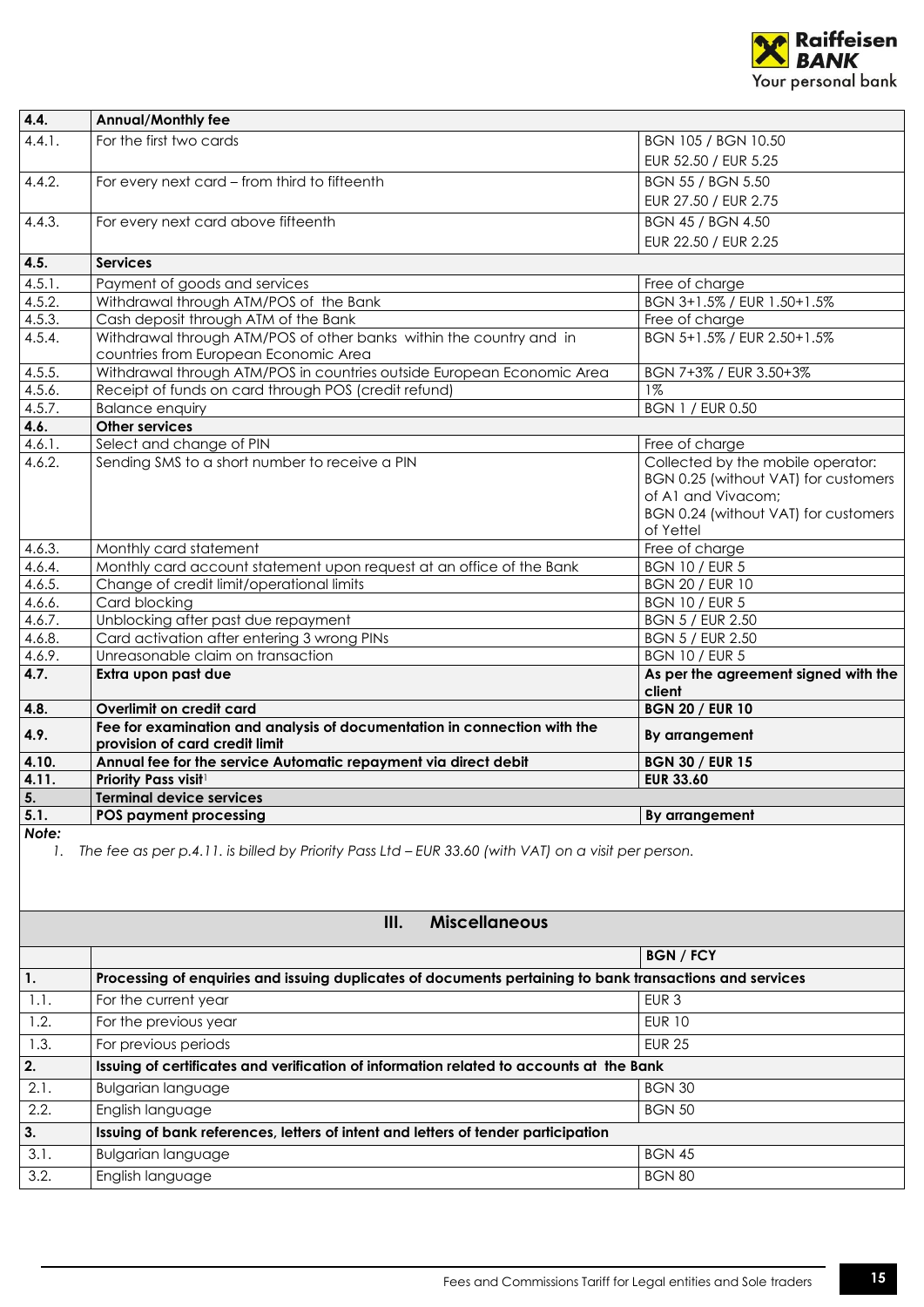

| 4.                 | Issuing of bank information in form under customer's requirement                                                  |                                      |
|--------------------|-------------------------------------------------------------------------------------------------------------------|--------------------------------------|
| 4.1.               | <b>Bulgarian language</b>                                                                                         | <b>BGN 60</b>                        |
| 4.2.               | English language                                                                                                  | <b>BGN 80</b>                        |
| 5.                 | Information for bank operations different than bank statement and documents                                       | <b>BGN 100</b>                       |
|                    | pertaining to bank transactions                                                                                   |                                      |
| $\overline{6}$ .   | Confirmation of account balances to auditors                                                                      |                                      |
| 6.1.               | Standard service - 20 working days                                                                                |                                      |
| 6.1.1.             | <b>Bulgarian language</b>                                                                                         | <b>BGN 150</b>                       |
| 6.1.2.             | English language                                                                                                  | <b>BGN 250</b>                       |
| 6.2.               | $\overline{\text{Express} \text{ service}} - 7 \text{ working days}$                                              |                                      |
| 6.2.1.             | <b>Bulgarian language</b>                                                                                         | <b>BGN 300</b>                       |
| 6.2.2.             | English language                                                                                                  | <b>BGN 350</b>                       |
| 7.                 | Confirmation and verification the authenticity of bank documents and<br>authorized signatures                     | <b>BGN 100</b>                       |
| 8.                 | Additional fee for express issuing of Documents as per art. 1, 2, 3, and 4                                        | <b>BGN 20</b>                        |
| 9.                 | Fee for sending bank documents and payment instruments/devices and related to them protection devices via courier |                                      |
| 9.1.               | Within the country                                                                                                | <b>BGN 9.60</b>                      |
| $\overline{9.2}$ . | Abroad                                                                                                            |                                      |
| 9.2.1.             | Inside Europe                                                                                                     | <b>BGN 96</b>                        |
| 9.2.2.             | Outside Europe                                                                                                    | <b>BGN 138</b>                       |
| 10.                | <b>Raiffeisen Online</b>                                                                                          |                                      |
| 10.1.              | Monthly fee (per client)                                                                                          | <b>BGN 10</b>                        |
| 10.2.              | Setting of specific rights for Raiffeisen Online                                                                  | <b>BGN 20</b>                        |
| 10.3.              | Re-issue of PIN                                                                                                   | <b>BGN 5</b>                         |
| 10.4.              | Activation of TOKEN device                                                                                        |                                      |
| 10.4.1.            | <b>Hardware TOKEN</b>                                                                                             | <b>BGN 60</b>                        |
| 10.4.2.            | Software TOKEN                                                                                                    | Free of charge                       |
| 11.                | Multicash                                                                                                         |                                      |
| 11.1.              | Implementation                                                                                                    | EUR 100 (one-time fee)               |
| 11.2.              | Monthly fee                                                                                                       | <b>EUR 50</b>                        |
| 11.3.              | Fee for site visit related to Multicash (per site visit)                                                          | <b>EUR 50</b>                        |
| 12.                | <b>Statements via SWIFT</b>                                                                                       |                                      |
| 12.1.              | Implementation of the service                                                                                     | EUR 50 (one-time fee)                |
| 12.2.              | Monthly fee                                                                                                       |                                      |
| 12.2.1.            | Format MT 940                                                                                                     | EUR 30 (per account)                 |
| 12.2.2.            | Format MT 940 with structure field 86                                                                             | By arrangement                       |
| 12.2.3.            | Format MT941                                                                                                      | By arrangement                       |
| 12.2.4.            | Format MT942                                                                                                      | By arrangement                       |
| 12.3.              | Termination                                                                                                       | <b>EUR 20</b>                        |
| 12.4               | Change of the SWIFT address, adding new SWIFT address                                                             | EUR 50 (one-time fee)                |
| 13.                | Payments in format MT 101-Incoming                                                                                |                                      |
| 13.1.              | Implementation                                                                                                    | EUR 50 (one - time fee)              |
| 13.2.              | Monthly fee                                                                                                       | EUR 25 (per account)                 |
| 13.3.              | Termination or changes                                                                                            | <b>EUR 20</b>                        |
| 14.                | Fee for sending account statements via e-mail                                                                     | <b>BGN 2 (per account per month)</b> |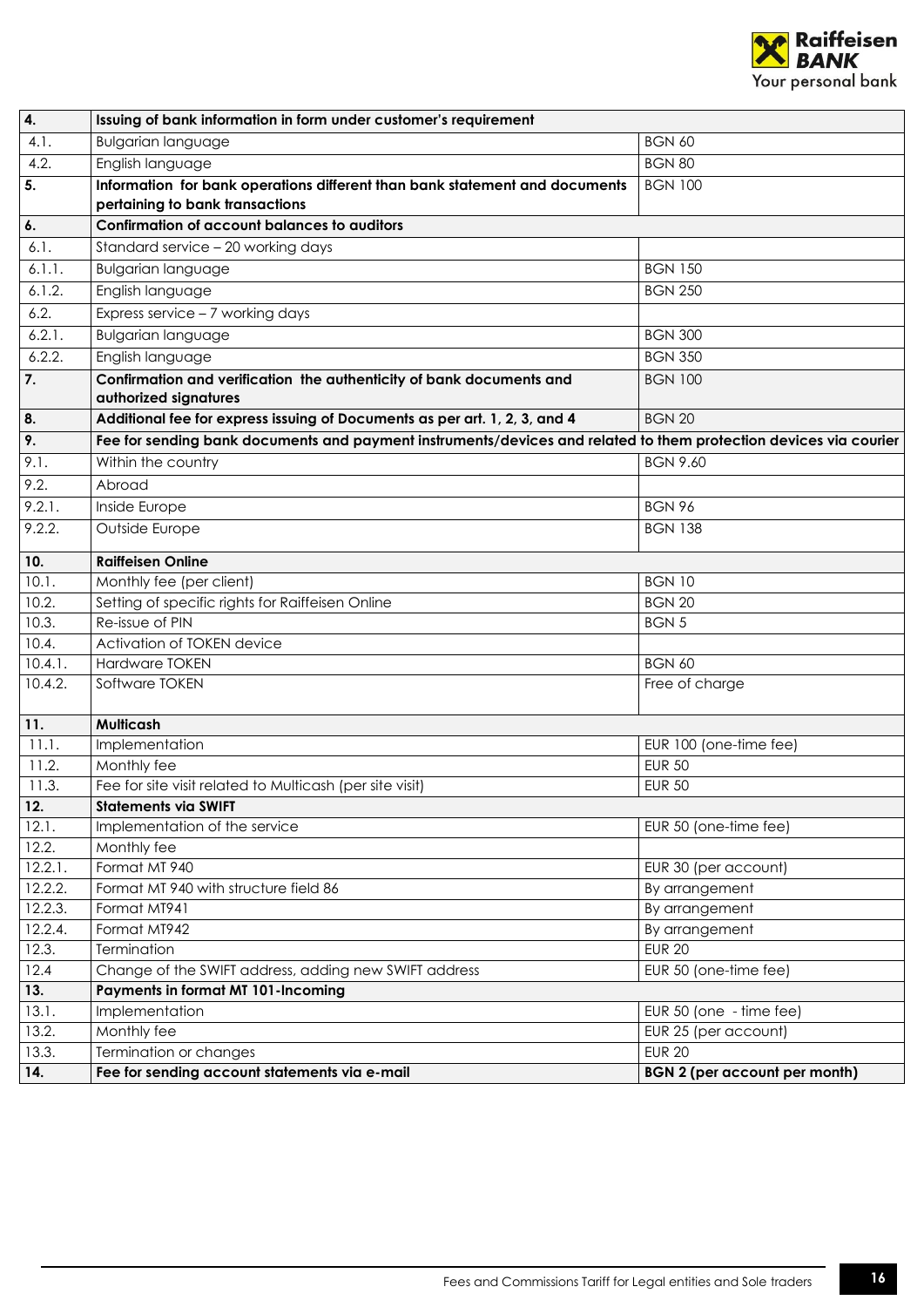

*1. The fee as per p.1 is applied per enquiry for the respective year.* 

*2. The period for issuance for the service as per p.5 begins from the date of the request, deposited in the Bank.*

3. *For transfers initiated via incoming MT101 the prices for paper based payment orders are applied as of:*

*- For payments in BGN – as of Chapter One: Services in local and foreign currency, p.3 "Payments in BGN", p 3 .2. "Outgoing payments to beneficiaries at other banks".*

*- For payments in foreign currency - as of Chapter One: Services in local and foreign currency, p.4 "Payments in foreign currency", p. 4.2 "Outgoing payments to beneficiaries at other banks"*.

|            |                        | 15. For the fees below in foreign currency, other than EUR, are according to applied table: |                                                                            |                                                                           |
|------------|------------------------|---------------------------------------------------------------------------------------------|----------------------------------------------------------------------------|---------------------------------------------------------------------------|
| Currency   | <b>Minimum balance</b> | <b>Maintenance of Current Accounts (monthly fee)</b>                                        |                                                                            |                                                                           |
|            |                        | electronic statements                                                                       | account statement printing<br>every 1 month, 3 months or<br>less frequency | account statement<br>printing every day, every<br>week, up to every month |
| <b>CHF</b> | 91                     | 15                                                                                          | 24                                                                         | 30                                                                        |
| <b>DKK</b> | 565                    | 65                                                                                          | 140                                                                        | 176                                                                       |
| <b>GBP</b> | 65                     | 9                                                                                           | 16                                                                         | 17                                                                        |
| <b>JPY</b> | 9100                   | 1300                                                                                        | 2280                                                                       | 2890                                                                      |
| <b>NOK</b> | 794                    | 149                                                                                         | 228                                                                        | 277                                                                       |
| <b>SEK</b> | 833                    | 154                                                                                         | 238                                                                        | 290                                                                       |
| <b>USD</b> | 88                     | 16                                                                                          | 24                                                                         | 30                                                                        |
| <b>RON</b> | 367                    | 57                                                                                          | 95                                                                         | 114                                                                       |
| <b>PLN</b> | 329                    | 52                                                                                          | 86                                                                         | 108                                                                       |
| <b>CAD</b> | 114                    | 19                                                                                          | 31                                                                         | 38                                                                        |
| <b>AUD</b> | 125                    | 21                                                                                          | 33                                                                         | 41                                                                        |
| <b>HUF</b> | 24943                  | 3412                                                                                        | 6062                                                                       | 7718                                                                      |
| <b>CZK</b> | 2012                   | 264                                                                                         | 468                                                                        | 596                                                                       |

## **IV. General Provisions**

<span id="page-16-0"></span>1. The Bank's tariffs for payments in BGN and foreign currency are applied according to the currency of the payment operation. Payments in BGN to foreign banks are charged according to the Tariff of the Bank for payments in foreign currency. 2. Commisions, fees, and charges to foreign currency transactions are given in EUR for convenience purposes, but shall be collected in the currency of the account, calculated as per The Bulgarian National Bank reference exchange rates stated in the bulletin for the respective currency on the day of settlement. 3. Expenses of correspondent banks, involved in outgoing currency payments or documentary operations, are calculated and collected in foreign currency or the BGN equivalent at ask and bid rate for the respective currencies on the day of settlement. 4. The Bank reserves its right to claim its commissions and charges for documentary operations from the remitter when in their order it is indiciated that these fees are at the expense of the beneficiary, but the Bank is unable to collect them from the latter. 5. Payment systems: • *BISERA – Interbank Settlement System* • *RINGS – Real Time Gross Settlement System* 6. COTs for receiving and processing of outgoing payment orders 6.1. For payments in BGN 6.1.1. In paper form • For payments through RINGS – until 15:00h. for processing with same-day value date for the beneficiary's bank • For payments through BISERA – until 11:00h. for processing with same-day value date for the beneficiary's bank and - until 15:30h. for processing with next-day value date for the beneficiary's bank • For payments through SEBRA – until 13:45h. for processing on the same business day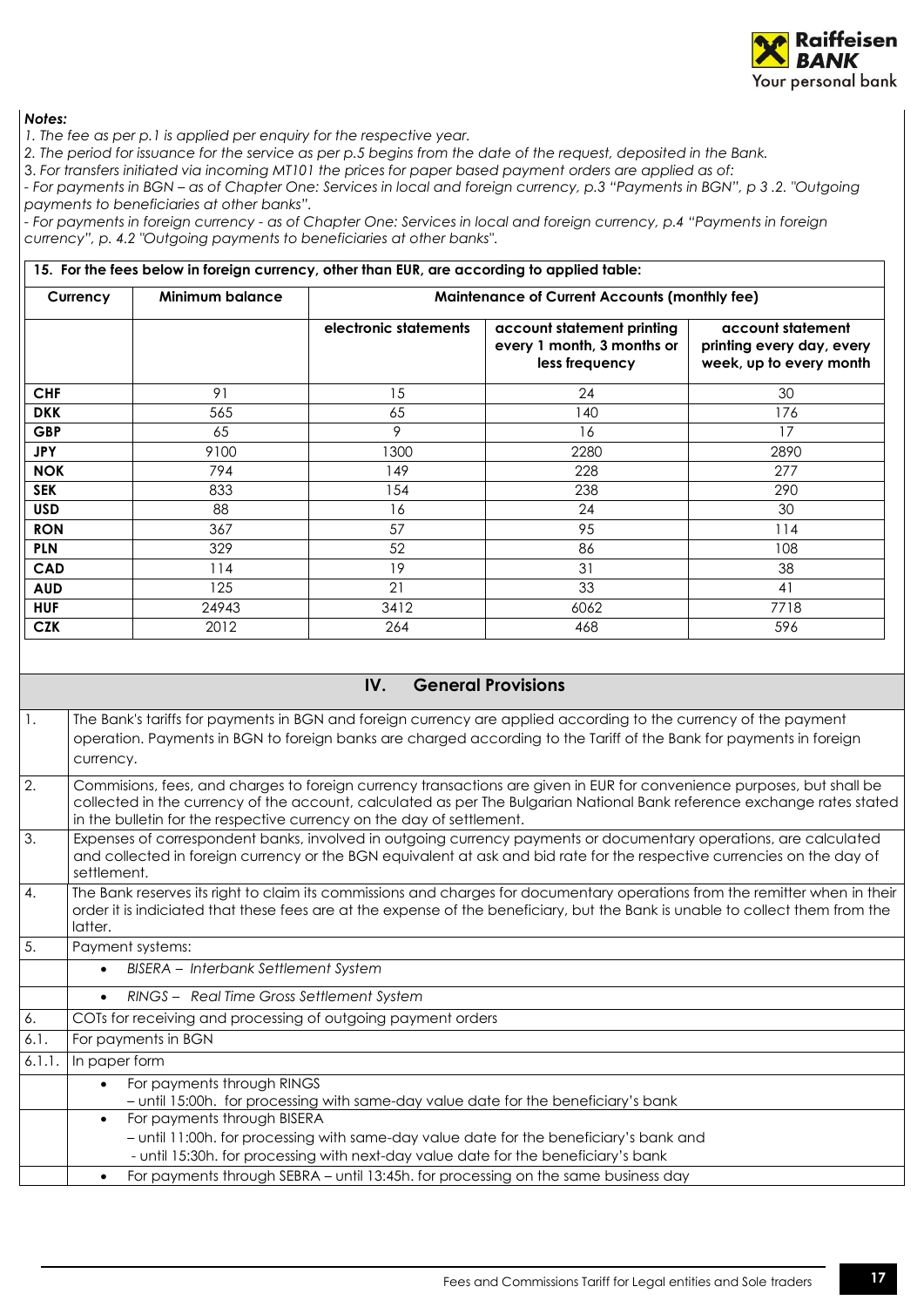

|                                                                                                                                     | For intrabank payments - until 17:00h.<br>$\bullet$                                                                                                                                                                                                 |  |  |
|-------------------------------------------------------------------------------------------------------------------------------------|-----------------------------------------------------------------------------------------------------------------------------------------------------------------------------------------------------------------------------------------------------|--|--|
| 6.1.2.                                                                                                                              | In electronic form                                                                                                                                                                                                                                  |  |  |
|                                                                                                                                     | For payments through RINGS<br>$\bullet$                                                                                                                                                                                                             |  |  |
|                                                                                                                                     | until 15:30h. for processing with same day value date for the beneficiary's bank<br>$\qquad \qquad -$                                                                                                                                               |  |  |
|                                                                                                                                     | For payments through BISERA to a payment account in another bank:<br>$\bullet$                                                                                                                                                                      |  |  |
|                                                                                                                                     | Until 17:00h. for processing with same-day value date for payments in BGN with currency conversion other than                                                                                                                                       |  |  |
|                                                                                                                                     | BGN/EUR for the beneficiary's bank. Only for transfers according to the officially announced exchange rates of                                                                                                                                      |  |  |
|                                                                                                                                     | the Bank;                                                                                                                                                                                                                                           |  |  |
|                                                                                                                                     | Until 19:00h for processing with same-day value date for the beneficiary's bank;<br>$\qquad \qquad -$                                                                                                                                               |  |  |
|                                                                                                                                     | Until 22:00h. for processing with next- day value date for the beneficiary's bank for transfers in BGN without<br>$\qquad \qquad -$<br>conversion or with currency conversion BGN/EUR for payments through Raiffeisen online and payments up to BGN |  |  |
|                                                                                                                                     | 30,000 through Multicash.                                                                                                                                                                                                                           |  |  |
|                                                                                                                                     | For payments through BISERA to a budget payment account in another bank:<br>٠                                                                                                                                                                       |  |  |
|                                                                                                                                     | Until 15:00h. for processing with same-day value date for the beneficiary's bank;                                                                                                                                                                   |  |  |
|                                                                                                                                     | Until 22:00h. for processing with next- day value date for the beneficiary's bank for transfers in BGN without                                                                                                                                      |  |  |
|                                                                                                                                     | conversion or with currency conversion BGN/EUR for payments through Raiffeisen online and payments up to                                                                                                                                            |  |  |
|                                                                                                                                     | BGN 30,000 through Multicash.                                                                                                                                                                                                                       |  |  |
|                                                                                                                                     | For payments through SEBRA<br>$\bullet$                                                                                                                                                                                                             |  |  |
|                                                                                                                                     | until 14:15h. for processing with same-day value date                                                                                                                                                                                               |  |  |
|                                                                                                                                     | Intrabank transfers<br>$\bullet$                                                                                                                                                                                                                    |  |  |
|                                                                                                                                     | Until 17:00h. for payments in BGN with currency conversion except BGN/EUR<br>$\overline{\phantom{m}}$                                                                                                                                               |  |  |
|                                                                                                                                     | Until 22:00h. for payments in BGN without conversion or currency conversion BGN/EUR for processing with same-                                                                                                                                       |  |  |
|                                                                                                                                     | day value date. Only when official bank exchange rate is applied.                                                                                                                                                                                   |  |  |
|                                                                                                                                     | After 22:00h. for processing with next-day value date through Raiffeisen online and payments up to BGN 30,000<br>through Multicash. Only when official bank exchange rate is applied.                                                               |  |  |
| 6.2.                                                                                                                                | For payments in foreign currency                                                                                                                                                                                                                    |  |  |
| 6.2.1.                                                                                                                              | To other banks (ordered in paper or electronically)                                                                                                                                                                                                 |  |  |
|                                                                                                                                     |                                                                                                                                                                                                                                                     |  |  |
|                                                                                                                                     | With value date - two business days forward /spot/ - 15:30h.<br>$\bullet$                                                                                                                                                                           |  |  |
|                                                                                                                                     | With next-day value date - 15:30h.                                                                                                                                                                                                                  |  |  |
|                                                                                                                                     | With same-day value date for payments in USD and EUR - 15:00h.                                                                                                                                                                                      |  |  |
| 6.2.2.                                                                                                                              | Intrabank payments - until 17:00h.                                                                                                                                                                                                                  |  |  |
| Notes:                                                                                                                              | 1. In case payment order with SAME day value date is deposited in the Bank before the respective hours as written above in                                                                                                                          |  |  |
|                                                                                                                                     | p.6.1. and p.6.2., the ordering party account will be debited with SAME day value date. For payments orders deposited after                                                                                                                         |  |  |
|                                                                                                                                     | those COTs the ordering party's account will be debited with NEXT day value date. The value date with which the ordering                                                                                                                            |  |  |
|                                                                                                                                     | party's account will be debited depends on the hours written in p.6 above for depositing and processing of payment orders.                                                                                                                          |  |  |
|                                                                                                                                     | 2. The moment of crediting the beneficiary's account depends on the moment of depositing the payment order in the Bank in                                                                                                                           |  |  |
|                                                                                                                                     | relation to the hours described above, on the working days in Bulgaria and on the working days of the payment currency. 2.1.                                                                                                                        |  |  |
|                                                                                                                                     | Considering p. 2 from the Notes, for payments in foreign currency to other banks (electronically ordered or on paper) the                                                                                                                           |  |  |
|                                                                                                                                     | payment order will be processed on the same business day, and:                                                                                                                                                                                      |  |  |
| - in case it is chosen a value date of 2 working days (SPOT), the standard value date for crediting of the beneficiary's account is |                                                                                                                                                                                                                                                     |  |  |
| two working days after the day of submission of the payment order;                                                                  |                                                                                                                                                                                                                                                     |  |  |
|                                                                                                                                     | - in case it is chosen a NEXT day value date, the standard value date for crediting the beneficiary's account is the business day                                                                                                                   |  |  |
|                                                                                                                                     | following the day of submission of the payment order;<br>- in case it is chosen a SAME day value date, for payments in USD and EUR, the standard value date for crediting the beneficiary's                                                         |  |  |
| account is the business day on which the payment order is submitted.                                                                |                                                                                                                                                                                                                                                     |  |  |
| The value date for the beneficiary's account depends on the time in which it is deposited in the bank, the working days in          |                                                                                                                                                                                                                                                     |  |  |
| Bulgaria, and on the working days of the payment currency.                                                                          |                                                                                                                                                                                                                                                     |  |  |
| 3. Intrabank transfer in BGN without conversion or with currency conversion BGN/EUR are processed and are available to the          |                                                                                                                                                                                                                                                     |  |  |
| beneficiary in real time, except the time, required for technical completion of the work day.                                       |                                                                                                                                                                                                                                                     |  |  |
| 4. The Bank may change the working hours of the offices, as well as the specified hours for receiving and processing payment        |                                                                                                                                                                                                                                                     |  |  |
|                                                                                                                                     | orders, in connection with force majeure circumstances, and / or weekends and / or holidays. As a result of these changes, the                                                                                                                      |  |  |
|                                                                                                                                     | time for receiving and processing payment orders may be shortened regardless of the end hours specified in this Tariff. The                                                                                                                         |  |  |
|                                                                                                                                     | changes will be announced through a written announcement on the Bank's website www.rbb.bg and / or in the Bank's offices<br>and / or through the respective electronic channels for internet banking.                                               |  |  |
| 7.                                                                                                                                  | COTs for processing of incoming payments                                                                                                                                                                                                            |  |  |
| 7.1.                                                                                                                                | Payment orders from other banks:                                                                                                                                                                                                                    |  |  |
|                                                                                                                                     |                                                                                                                                                                                                                                                     |  |  |
|                                                                                                                                     |                                                                                                                                                                                                                                                     |  |  |